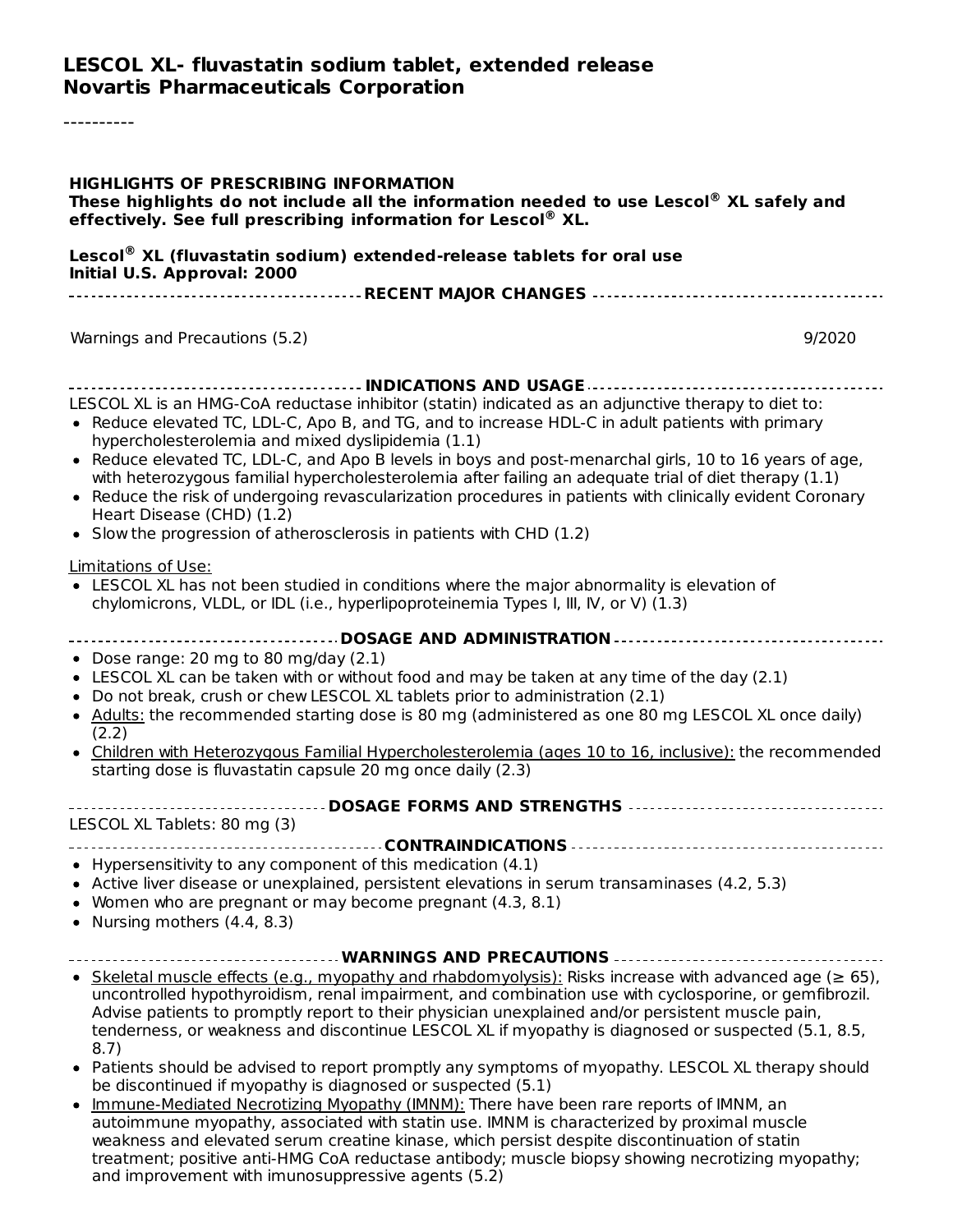Liver enzyme abnormalities: Persistent elevations in hepatic transaminases can occur. Check liver enzyme tests before initiating therapy and as clinically indicated thereafter (5.3)

**ADVERSE REACTIONS** Most frequent adverse reactions (rate ≥ 2% and > placebo) are headache, dyspepsia, myalgia, abdominal pain, and nausea (6.1)

#### **To report SUSPECTED ADVERSE REACTIONS, contact Novartis Pharmaceuticals Corporation at 1-888-669-6682 or FDA at 1-800-FDA-1088 or www.fda.gov/medwatch.**

- **DRUG INTERACTIONS**
- Cyclosporine: Combination increases fluvastatin exposure. Limit fluvastatin dose to 20 mg (2.4, 7.1)
- Fluconazole: Combination increases fluvastatin exposure. Limit fluvastatin dose to 20 mg (2.5, 7.2)
- Concomitant lipid-lowering therapies: Use with fibrates or lipid-modifying doses (≥ 1 g/day) of niacin increases the risk of adverse skeletal muscle effects. Caution should be used when prescribing with LESCOL XL (5.1, 7.3, 7.4)
- Glyburide: Monitor blood glucose levels when fluvastatin dose is changed (7.6)
- Phenytoin: Monitor plasma phenytoin levels when fluvastatin treatment is initiated or when the dosage is changed (7.7)
- Warfarin and coumarin derivates: Monitor prothrombin times when fluvastatin coadministration is initiated, discontinued, or the dosage changed (7.8)

#### **See 17 for PATIENT COUNSELING INFORMATION and FDA-approved patient labeling. Revised: 9/2020**

#### **FULL PRESCRIBING INFORMATION: CONTENTS\***

#### **1 INDICATIONS AND USAGE**

1.1 Hypercholesterolemia (Heterozygous Familial and Nonfamilial) and Mixed Dyslipidemia

- 1.2 Secondary Prevention of Cardiovascular Disease
- 1.3 Limitations of Use

#### **2 DOSAGE AND ADMINISTRATION**

- 2.1 General Dosing Information
- 2.2 Adult Patients With Hypercholesterolemia (Heterozygous Familial and Nonfamilial) and Mixed Dyslipidemia
- 2.3 Pediatric Patients (10 to 16 years of age) With Heterozygous Familial Hypercholesterolemia
- 2.4 Use With Cyclosporine
- 2.5 Use With Fluconazole

#### **3 DOSAGE FORMS AND STRENGTHS**

#### **4 CONTRAINDICATIONS**

- 4.1 Hypersensitivity to Any Component of This Medication
- 4.2 Active Liver Disease
- 4.3 Pregnancy
- 4.4 Nursing Mothers

#### **5 WARNINGS AND PRECAUTIONS**

- 5.1 Skeletal Muscle
- 5.2 Immune-Mediated Necrotizing Myopathy
- 5.3 Liver Enzymes
- 5.4 Endocrine Effects
- 5.5 Central Nervous System Toxicity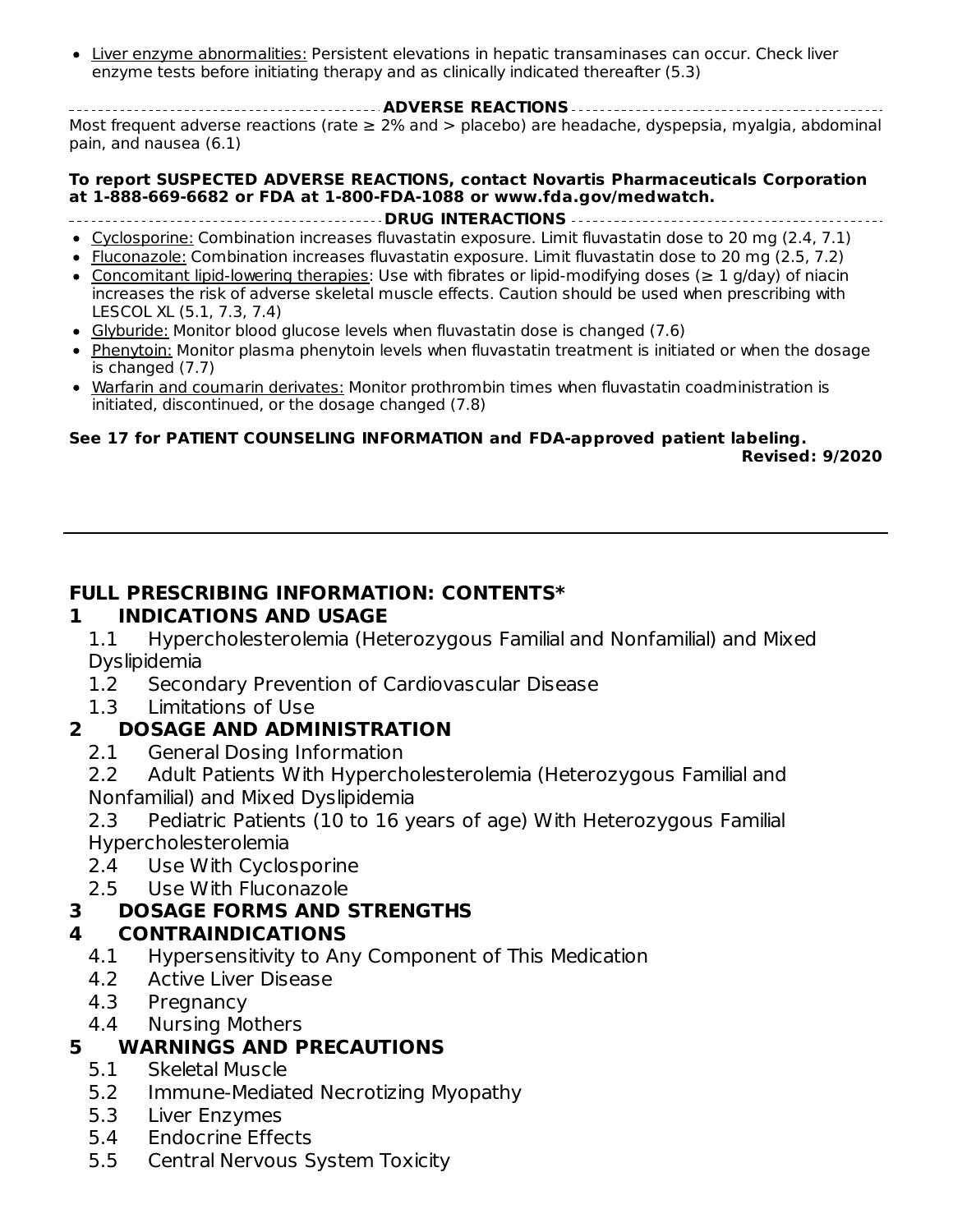#### **6 ADVERSE REACTIONS**

- 6.1 Clinical Studies Experience in Adult Patients
- 6.2 Clinical Studies Experience in Pediatric Patients
- 6.3 Postmarketing Experience

#### **7 DRUG INTERACTIONS**

- 7.1 Cyclosporine
- 7.2 Fluconazole
- 7.3 Gemfibrozil
- 7.4 Other Fibrates
- 7.5 Niacin
- 7.6 Glyburide
- 7.7 Phenytoin
- 7.8 Warfarin
- 7.9 Colchicine

# **8 USE IN SPECIFIC POPULATIONS**

- 8.1 Pregnancy
- 8.3 Nursing Mothers
- 8.4 Pediatric Use
- 8.5 Geriatric Use
- 8.6 Hepatic Impairment
- 8.7 Renal Impairment

#### **10 OVERDOSAGE**

#### **11 DESCRIPTION**

#### **12 CLINICAL PHARMACOLOGY**

- 12.1 Mechanism of Action
- 12.3 Pharmacokinetics

## **13 NONCLINICAL TOXICOLOGY**

13.1 Carcinogenesis, Mutagenesis, Impairment of Fertility

#### **14 CLINICAL STUDIES**

14.1 Hypercholesterolemia (Heterozygous Familial and Nonfamilial) and Mixed Dyslipidemia

- 14.2 Heterozygous Familial Hypercholesterolemia in Pediatric Patients
- 14.3 Secondary Prevention of Cardiovascular Disease

#### **15 REFERENCES**

#### **16 HOW SUPPLIED/STORAGE AND HANDLING**

#### **17 PATIENT COUNSELING INFORMATION**

 $\ast$  Sections or subsections omitted from the full prescribing information are not listed.

## **FULL PRESCRIBING INFORMATION**

# **1 INDICATIONS AND USAGE**

Therapy with lipid-altering agents should be only one component of multiple risk factor intervention in individuals at significantly increased risk for atherosclerotic vascular disease due to hypercholesterolemia. Drug therapy is indicated as an adjunct to diet when the response to a diet restricted in saturated fat and cholesterol and other non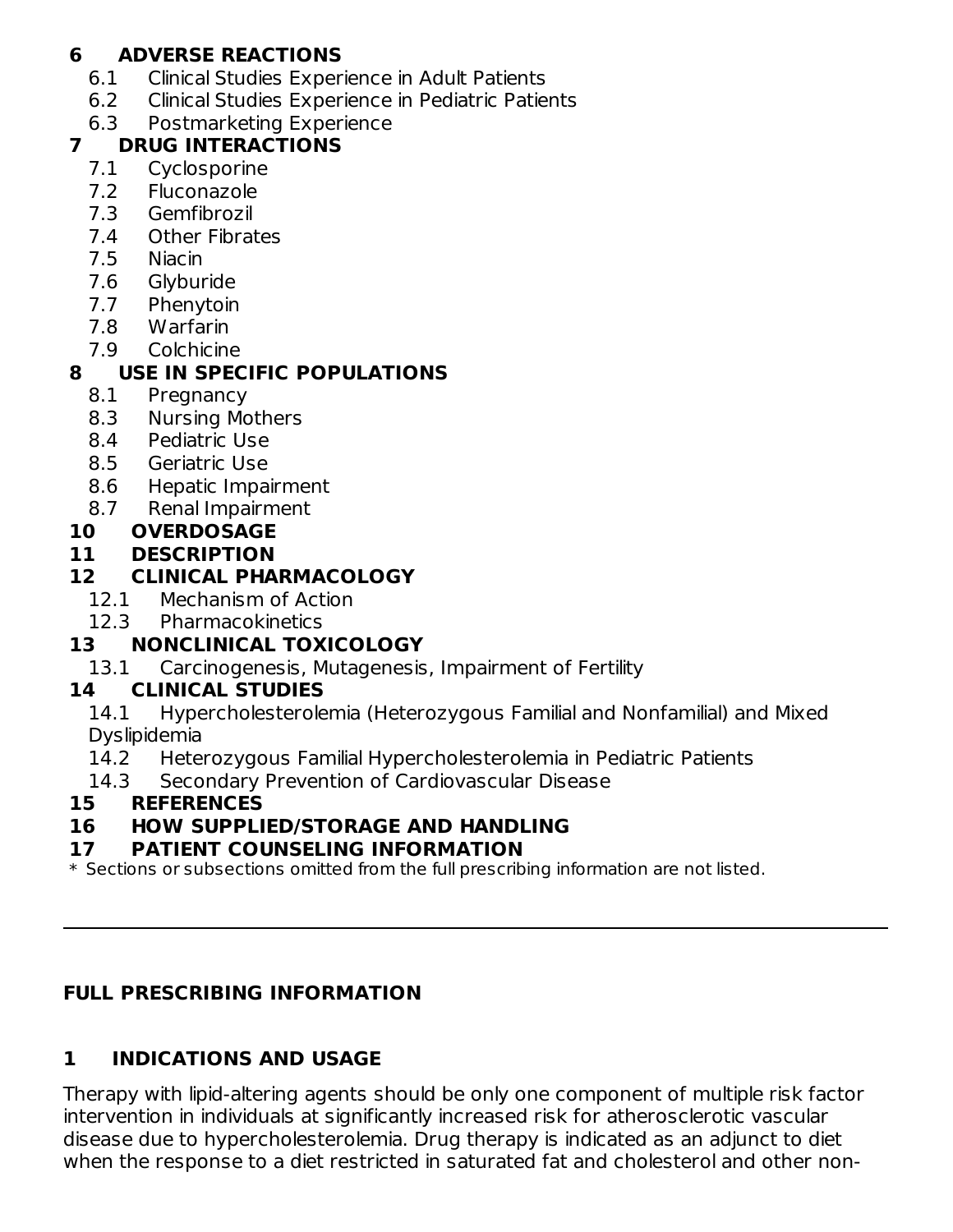pharmacologic measures alone has been inadequate.

#### **1.1 Hypercholesterolemia (Heterozygous Familial and Nonfamilial) and Mixed Dyslipidemia**

LESCOL XL is indicated

- as an adjunct to diet to reduce elevated total cholesterol (Total-C), low-density lipoprotein cholesterol (LDL-C), triglyceride (TG) and apolipoprotein B (Apo B) levels, and to increase high-density lipoprotein cholesterol (HDL-C) in patients with primary hypercholesterolemia and mixed dyslipidemia (Fredrickson Type IIa and IIb).
- as an adjunct to diet to reduce Total-C, LDL-C, and Apo B levels in adolescent boys and adolescent girls who are at least one year post-menarche, 10-16 years of age, with heterozygous familial hypercholesterolemia and the following findings are present:
	- LDL-C remains  $\geq$  190 mg/dL or
	- LDL-C remains  $\geq$  160 mg/dL and:
		- there is a positive family history of premature cardiovascular disease or
		- two or more other cardiovascular disease risk factors are present

The NCEP classification of cholesterol levels in pediatric patients with a familial history of hypercholesterolemia or premature CVD is summarized below.

| <b>Category</b>   | Total-C (mg/dL) | $LDL-C (mg/dL)$ |  |
|-------------------|-----------------|-----------------|--|
| Acceptable        | $\approx$ 170   | $\approx$ 110   |  |
| <b>Borderline</b> | 170-199         | $ 110-129$      |  |
| High              | $\geq 200$      | $\geq 130$      |  |

Children treated with fluvastatin in adolescence should be reevaluated in adulthood and appropriate changes made to their cholesterol-lowering regimen to achieve adult treatment goals.

# **1.2 Secondary Prevention of Cardiovascular Disease**

In patients with clinically evident Coronary Heart Disease (CHD), LESCOL XL is indicated to:

- reduce the risk of undergoing coronary revascularization procedures
- slow the progression of coronary atherosclerosis

# **1.3 Limitations of Use**

LESCOL XL has not been studied in conditions where the major abnormality is elevation of chylomicrons, VLDL, or IDL (i.e., hyperlipoproteinemia Types I, III, IV, or V).

# **2 DOSAGE AND ADMINISTRATION**

# **2.1 General Dosing Information**

Dose range: 20 mg to 80 mg/day.

LESCOL XL can be administered orally as a single dose, with or without food.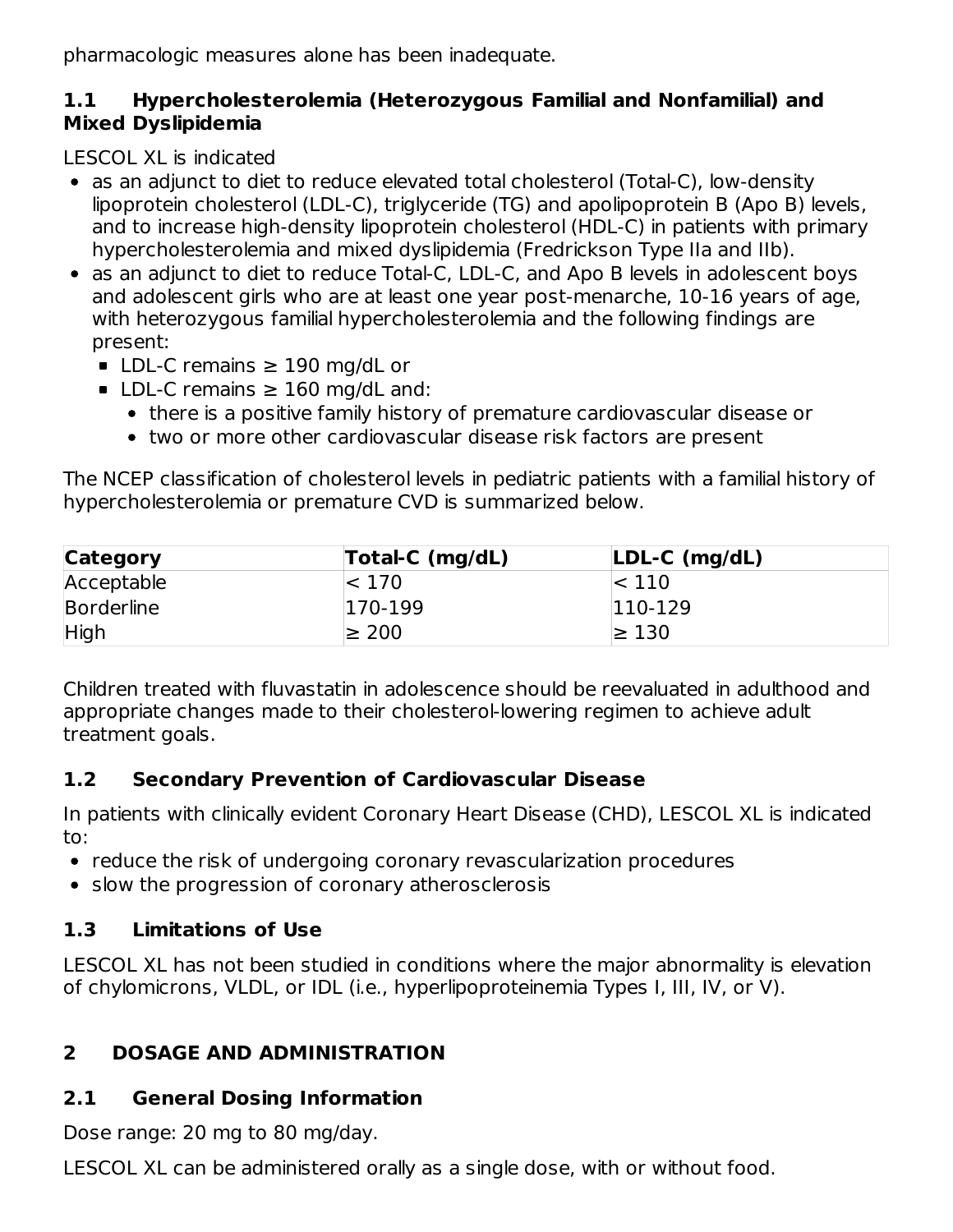Do not break, crush or chew LESCOL XL tablets prior to administration.

Since the maximal effect of a given dose is seen within 4 weeks, periodic lipid determinations should be performed at this time and dosage adjusted according to the patient's response to therapy and established treatment guidelines.

For patients requiring LDL-C reduction to a goal of  $\geq$  25%, the recommended starting dose is 80 mg as one LESCOL XL tablet administered as a single dose at any time of the day. For patients requiring LDL-C reduction to a goal of < 25%, a starting dose of 20 mg may be used.

#### **2.2 Adult Patients With Hypercholesterolemia (Heterozygous Familial and Nonfamilial) and Mixed Dyslipidemia**

The recommended starting dose for LESCOL XL is one 80 mg tablet administered as a single dose at any time of the day.

#### **2.3 Pediatric Patients (10 to 16 years of age) With Heterozygous Familial Hypercholesterolemia**

The recommended starting dose is one 20 mg fluvastatin capsule. Dose adjustments, up to a maximum daily dose administered one LESCOL XL 80 mg tablet once daily should be made at 6-week intervals. Doses should be individualized according to the goal of therapy [see NCEP Pediatric Panel Guidelines and Clinical Studies (14)] $^{\rm 1}.$ 

<sup>1</sup>National Cholesterol Education Program (NCEP): Highlights of the Report of the Expert Panel on Blood Cholesterol Levels in Children and Adolescents. Pediatrics.89(3):495-501. 1992.

## **2.4 Use With Cyclosporine**

Do not exceed a dose of 20 mg twice-daily fluvastatin capsules in patients taking cyclosporine [see Drug Interactions (7.1)].

#### **2.5 Use With Fluconazole**

Do not exceed a dose of 20 mg twice-daily fluvastatin capsules in patients taking fluconazole [see Drug Interactions (7.2)].

## **3 DOSAGE FORMS AND STRENGTHS**

LESCOL XL 80 mg tablets are yellow, round, slightly biconvex film-coated tablets with beveled edges debossed with "LESCOL XL" on one side and "80" on the other.

# **4 CONTRAINDICATIONS**

## **4.1 Hypersensitivity to Any Component of This Medication**

LESCOL XL is contraindicated in patients with hypersensitivity to any component of this medication.

## **4.2 Active Liver Disease**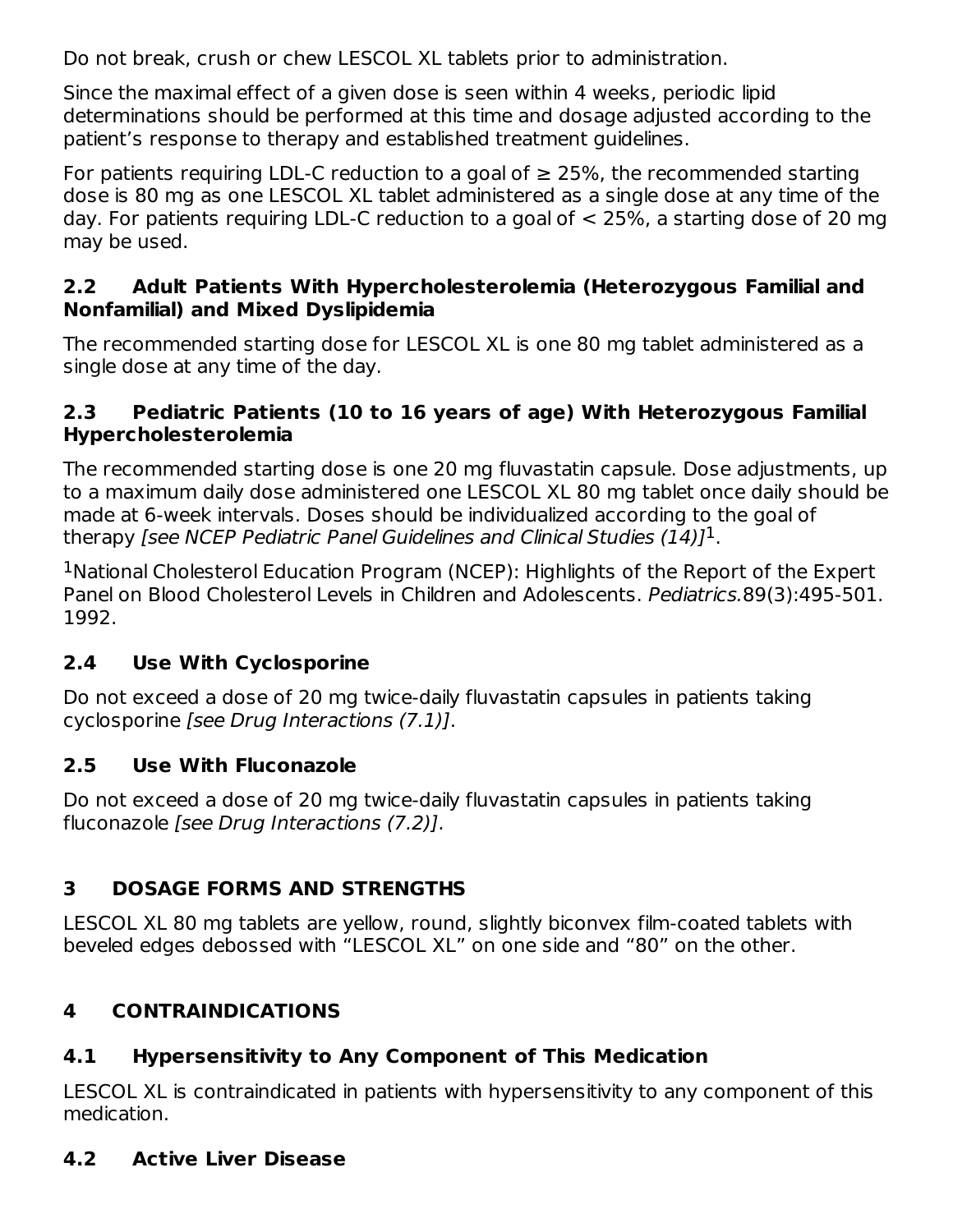LESCOL XL is contraindicated in patients with active liver disease or unexplained, persistent elevations in serum transaminases [see Warnings and Precautions (5.3)].

## **4.3 Pregnancy**

LESCOL XL is contraindicated in women who are pregnant or may become pregnant. Serum cholesterol and triglycerides increase during normal pregnancy, and cholesterol or cholesterol derivatives are essential for fetal development. LESCOL XL may cause fetal harm when administered to pregnant women. Atherosclerosis is a chronic process and the discontinuation of lipid-lowering drugs during pregnancy should have little impact on the outcome of long-term therapy of primary hypercholesterolemia.

LESCOL XL should be administered to women of childbearing age only when such patients are highly unlikely to conceive and have been informed of the potential hazards. If the patient becomes pregnant while taking this drug, LESCOL XL should be discontinued and the patient should be apprised of the potential hazard to the fetus [see Use in Specific Populations (8.1)].

# **4.4 Nursing Mothers**

Fluvastatin is secreted into the breast milk of animals and because HMG-CoA reductase inhibitors have the potential to cause serious adverse reactions in nursing infants, women who require treatment with LESCOL XL should be advised not to breastfeed their infants [see Use in Specific Populations (8.3)].

# **5 WARNINGS AND PRECAUTIONS**

# **5.1 Skeletal Muscle**

#### **Rhabdomyolysis with acute renal failure secondary to myoglobinuria have been reported with LESCOL XL and other drugs in this class.**

LESCOL XL should be prescribed with caution in patients with predisposing factors for myopathy. These factors include advanced age (> 65 years), renal impairment, and inadequately treated hypothyroidism.

The risk of myopathy and/or rhabdomyolysis with statins is increased with concurrent therapy with cyclosporine, erythromycin, fibrates or niacin. Myopathy was not observed in a clinical trial in 74 patients involving patients who were treated with LESCOL XL together with niacin. Isolated cases of myopathy have been reported during postmarketing experience with concomitant administration of LESCOL XL and colchicine. No information is available on the pharmacokinetic interaction between LESCOL XL and colchicine.

Uncomplicated myalgia has also been reported in fluvastatin-treated patients [see Adverse Reactions (6)]. In clinical trials, uncomplicated myalgia has been observed infrequently in patients treated with fluvastatin at rates indistinguishable from placebo. Myopathy, defined as muscle aching or muscle weakness in conjunction with increases in CPK values to greater than 10 times the upper limit of normal, was < 0.1% in fluvastatin clinical trials. Myopathy should be considered in any patient with diffuse myalgias, muscle tenderness or weakness, and/or marked elevation of CPK.

All patients should be advised to promptly report to their physician unexplained muscle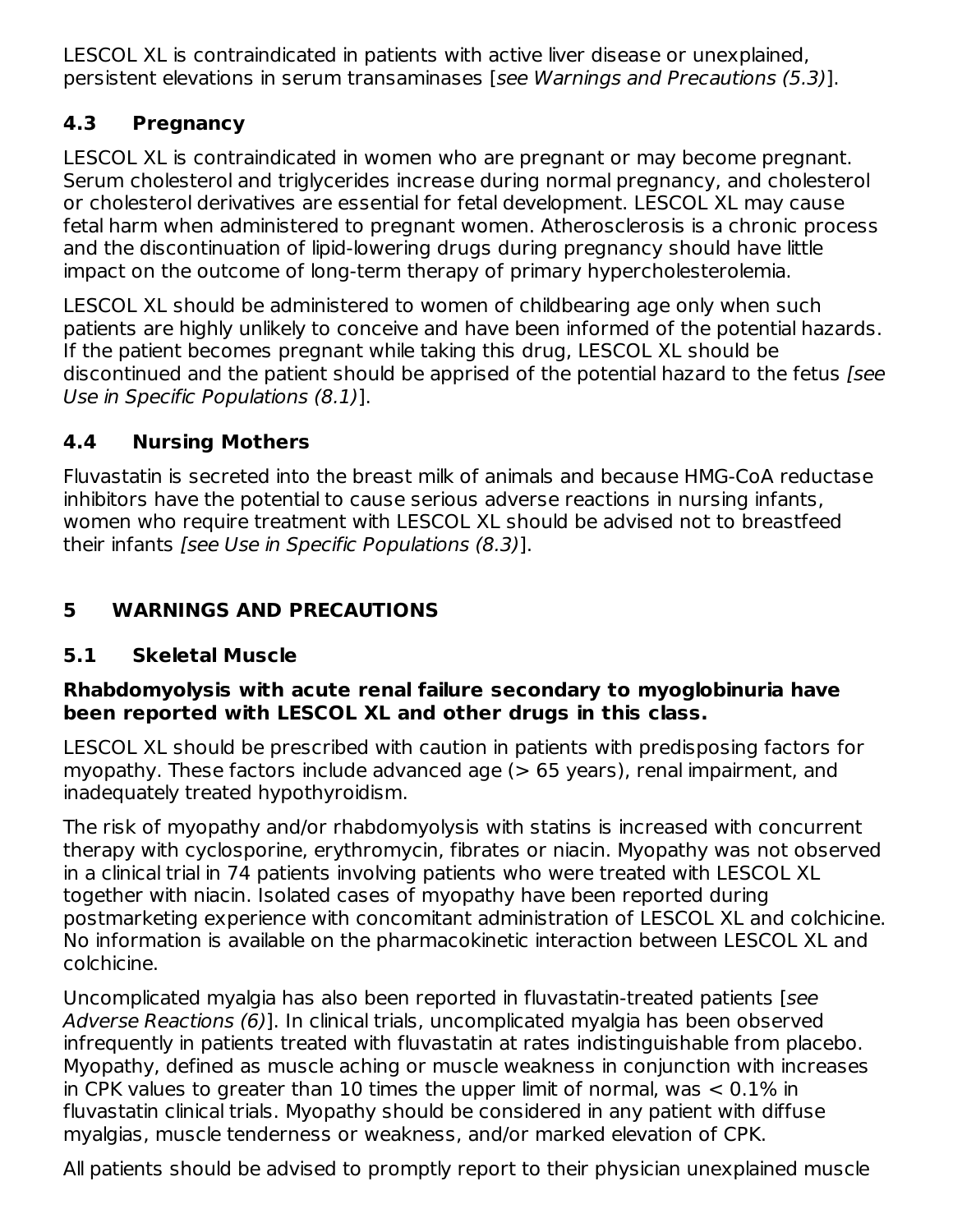pain, tenderness, or weakness, particularly if accompanied by malaise or fever or if muscle signs and symptoms persist after discontinuing LESCOL XL.

LESCOL XL therapy should be discontinued if markedly elevated CPK levels occur or myopathy is diagnosed or suspected. LESCOL XL therapy should also be temporarily withheld in any patient experiencing an acute or serious condition predisposing to the development of renal failure secondary to rhabdomyolysis, e.g., sepsis; hypotension; major surgery; trauma; severe metabolic, endocrine, or electrolyte disorders; or uncontrolled epilepsy.

# **5.2 Immune-Mediated Necrotizing Myopathy**

There have been rare reports of immune-mediated necrotizing myopathy (IMNM), an autoimmune myopathy, associated with statin use. IMNM is characterized by proximal muscle weakness and elevated serum creatine kinase, which persist despite discontinuation of statin treatment; positive anti-HMG CoA reductase antibody; muscle biopsy showing necrotizing myopathy; and improvement with immunosuppressive agents. Additional neuromuscular and serologic testing may be necessary. Treatment with immunosuppressive agents may be required. Consider risk of IMNM carefully prior to initiation of a different statin. If therapy is initiated with a different statin, monitor for signs and symptoms of IMNM.

# **5.3 Liver Enzymes**

Increases in serum transaminases (aspartate aminotransferase [AST]/serum glutamicoxaloacetic transaminase, or alanine aminotransferase [ALT]/serum glutamic-pyruvic transaminase) have been reported with HMG-CoA reductase inhibitors, including LESCOL XL. In most cases, the elevations were transient and resolved or improved on continued therapy or after a brief interruption in therapy.

Approximately 1.1% of patients treated with fluvastatin capsules in worldwide trials developed dose-related, persistent elevations of serum transaminase levels to more than 3 times the upper limit of normal (ULN). Fourteen of these patients (0.6%) were discontinued from therapy. In all clinical trials, a total of 33/2969 patients (1.1%) had persistent transaminase elevations with an average fluvastatin exposure of approximately 71.2 weeks; 19 of these patients (0.6%) were discontinued. The majority of patients with these abnormal biochemical findings were asymptomatic.

In a pooled analysis of all placebo-controlled studies in which LESCOL capsules were used, persistent transaminase elevations  $(> 3$  times the ULN on two consecutive weekly measurements) occurred in 0.2%, 1.5%, and 2.7% of patients treated with daily doses of 20, 40, and 80 mg (titrated to 40 mg twice daily) fluvastatin capsules, respectively. Ninety-one percent of the cases of persistent liver function test abnormalities (20 of 22 patients) occurred within 12 weeks of therapy and in all patients with persistent liver function test abnormalities there was an abnormal liver function test present at baseline or by Week 8.

In the pooled analysis of the 24-week controlled trials, persistent transaminase elevation occurred in 1.9%, 1.8% and 4.9% of patients treated with LESCOL XL 80 mg, fluvastatin capsules 40 mg and fluvastatin capsules 40 mg twice daily, respectively. In 13 of 16 patients treated with LESCOL XL, the abnormality occurred within 12 weeks of initiation of treatment with LESCOL XL 80 mg.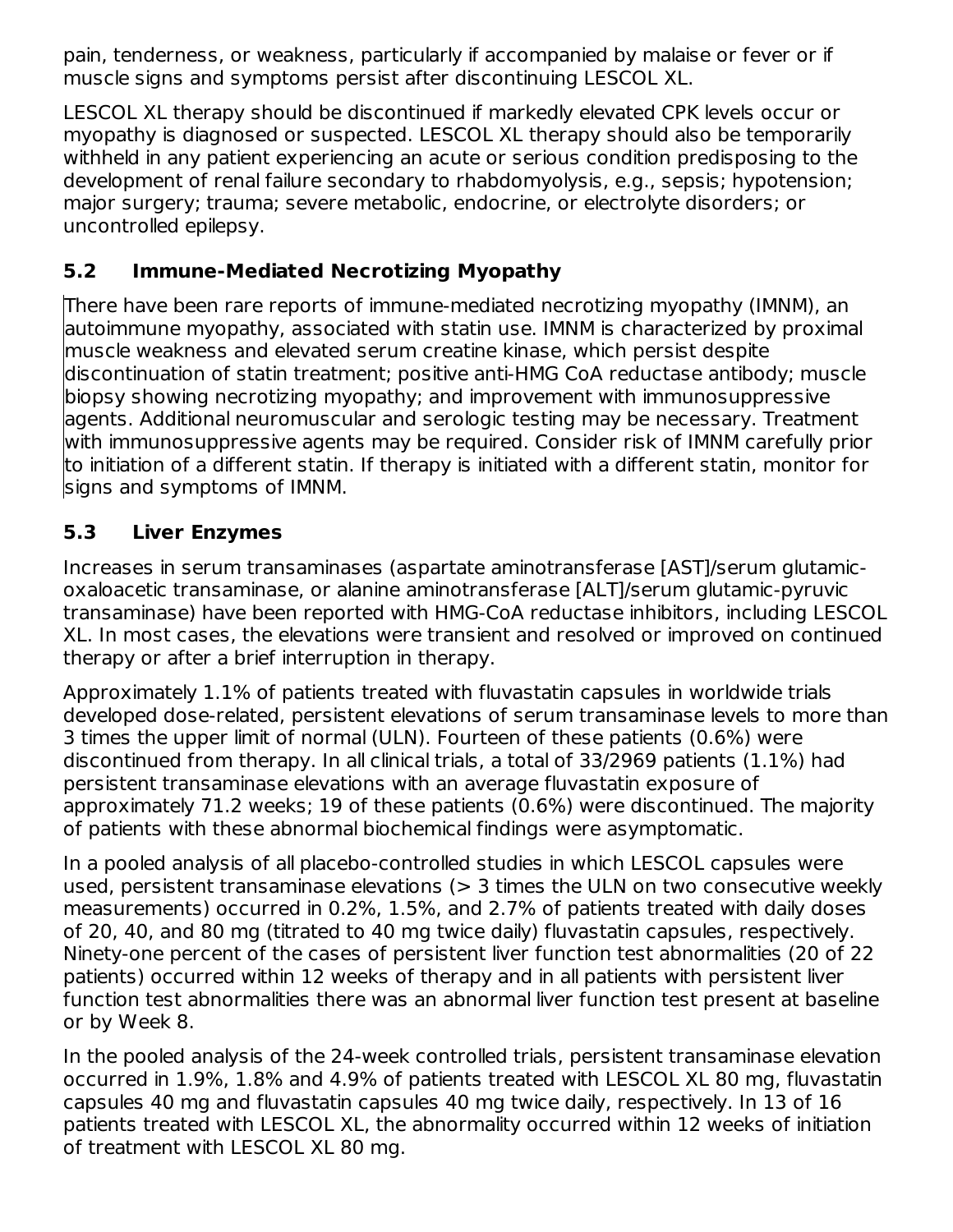It is recommended that liver enzyme tests be performed prior to the initiation of LESCOL XL, and if signs or symptoms of liver injury occur.

There have been rare postmarketing reports of fatal and non-fatal hepatic failure in patients taking statins, including fluvastatin. If serious liver injury with clinical symptoms and/or hyperbilirubinemia or jaundice occurs during treatment with LESCOL XL, promptly interrupt therapy. If an alternate etiology is not found, do not restart LESCOL XL.

In very rare cases, possibly drug-related hepatitis was observed that resolved upon discontinuation of treatment. $^1$  Active liver disease or unexplained serum transaminase elevations are contraindications to the use of LESCOL XL [see Contraindications (4.2) and Warnings and Precautions (5.3)]. Caution should be exercised when fluvastatin is administered to patients with a history of liver disease or heavy alcohol ingestion (see Clinical Pharmacology (12.3)]. Such patients should be closely monitored.

## **5.4 Endocrine Effects**

Increases in HbA1c and fasting serum glucose levels have been reported with HMG-CoA reductase inhibitors, including LESCOL XL.

Statins interfere with cholesterol synthesis and lower circulating cholesterol levels and, as such, might theoretically blunt adrenal or gonadal steroid hormone production.

LESCOL XL exhibited no effect upon non-stimulated cortisol levels and demonstrated no effect upon thyroid metabolism as assessed by measurement of thyroid stimulating hormone (TSH). Small declines in total serum testosterone have been noted in treated groups, but no commensurate elevation in LH occurred, suggesting that the observation was not due to a direct effect upon testosterone production. No effect upon FSH in males was noted. Due to the limited number of premenopausal females studied to date, no conclusions regarding the effect of LESCOL XL upon female sex hormones may be made.

Two clinical studies in patients receiving fluvastatin at doses up to 80 mg daily for periods of 24 to 28 weeks demonstrated no effect of treatment upon the adrenal response to ACTH stimulation. A clinical study evaluated the effect of fluvastatin at doses up to 80 mg daily for 28 weeks upon the gonadal response to HCG stimulation. Although the mean total testosterone response was significantly reduced ( $p < 0.05$ ) relative to baseline in the 80 mg group, it was not significant in comparison to the changes noted in groups receiving either 40 mg of fluvastatin or placebo.

Patients treated with LESCOL XL who develop clinical evidence of endocrine dysfunction should be evaluated appropriately. Caution should be exercised if a statin or other agent used to lower cholesterol levels is administered to patients receiving other drugs (e.g., ketoconazole, spironolactone, cimetidine) that may decrease the levels of endogenous steroid hormones.

## **5.5 Central Nervous System Toxicity**

Central Nervous System (CNS) effects, as evidenced by decreased activity, ataxia, loss of righting reflex, and ptosis were seen in the following animal studies: the 18-month mouse carcinogenicity study at 50 mg/kg/day, the 6-month dog study at 36 mg/kg/day, the 6-month hamster study at 40 mg/kg/day, and in acute, high-dose studies in rats and hamsters (50 mg/kg), rabbits (300 mg/kg) and mice (1,500 mg/kg). CNS toxicity in the acute high-dose studies was characterized (in mice) by conspicuous vacuolation in the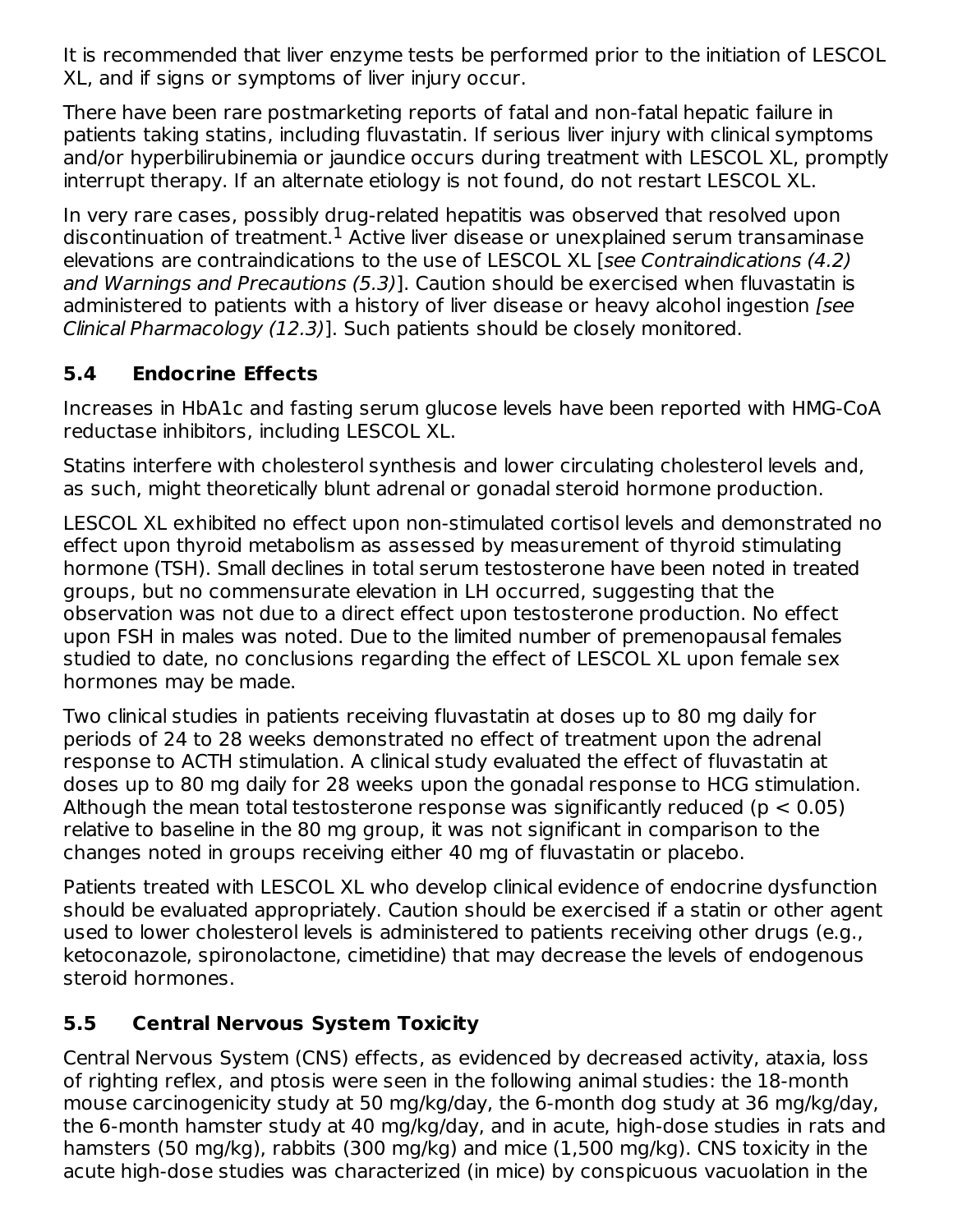ventral white columns of the spinal cord at a dose of 5,000 mg/kg and (in rats) by edema with separation of myelinated fibers of the ventral spinal tracts and sciatic nerve at a dose of 1,500 mg/kg. CNS toxicity, characterized by periaxonal vacuolation, was observed in the medulla of dogs that died after treatment for 5 weeks with 48 mg/kg/day; this finding was not observed in the remaining dogs when the dose level was lowered to 36 mg/kg/day. CNS vascular lesions, characterized by perivascular hemorrhages, edema, and mononuclear cell infiltration of perivascular spaces, have been observed in dogs treated with other members of this drug class. No CNS lesions have been observed after chronic treatment for up to 2 years with fluvastatin in the mouse (at doses up to 350 mg/kg/day), rat (up to 24 mg/kg/day), or dog (up to 16 mg/kg/day).

Prominent bilateral posterior Y suture lines in the ocular lens were seen in dogs after treatment with 1, 8, and 16 mg/kg/day for 2 years.

# **6 ADVERSE REACTIONS**

The following serious adverse reactions are discussed in greater detail in other sections of the label:

- Rhabdomyolysis with myoglobinuria and acute renal failure and myopathy (including myositis) [see Warnings and Precautions (5.1)].
- Liver Enzyme Abnormalities [see Warnings and Precautions (5.3)].

## **6.1 Clinical Studies Experience in Adult Patients**

Because clinical studies on fluvastatin capsules/LESCOL XL are conducted in varying study populations and study designs, the frequency of adverse reactions observed in the clinical studies of fluvastatin capsules/LESCOL XL cannot be directly compared with that in the clinical studies of other statins and may not reflect the frequency of adverse reactions observed in clinical practice.

In the fluvastatin capsule placebo-controlled clinical trials database of 2326 patients treated with fluvastatin $^1$  (age range 18 to 75 years, 44% women, 94% Caucasians, 4%  $\,$ Blacks, 2% other ethnicities) with a median treatment duration of 24 weeks, 3.4% of patients on fluvastatin capsules and 2.3% patients on placebo discontinued due to adverse reactions regardless of causality. The most common adverse reactions that led to treatment discontinuation and occurred at an incidence greater than placebo were: transaminase increased (0.8%), upper abdominal pain (0.3%), dyspepsia (0.3%), fatigue (0.2%), and diarrhea (0.2%).

In the LESCOL XL database of controlled clinical trials of 912 patients treated with LESCOL XL (age range 21 to 87 years, 52% women, 91% Caucasians, 4% Blacks, 5% other ethnicities) with a median treatment duration of 24 weeks, 3.9% of patients on LESCOL XL discontinued due to adverse reactions regardless of causality. The most common adverse reactions that led to treatment discontinuation were abdominal pain (0.7%), diarrhea (0.5%), nausea (0.4%), dyspepsia (0.4%), and chest pain (0.3%).

Clinically relevant adverse experiences occurring in the fluvastatin capsules and LESCOL XL controlled studies with a frequency  $\geq 2\%$ , regardless of causality, included the following: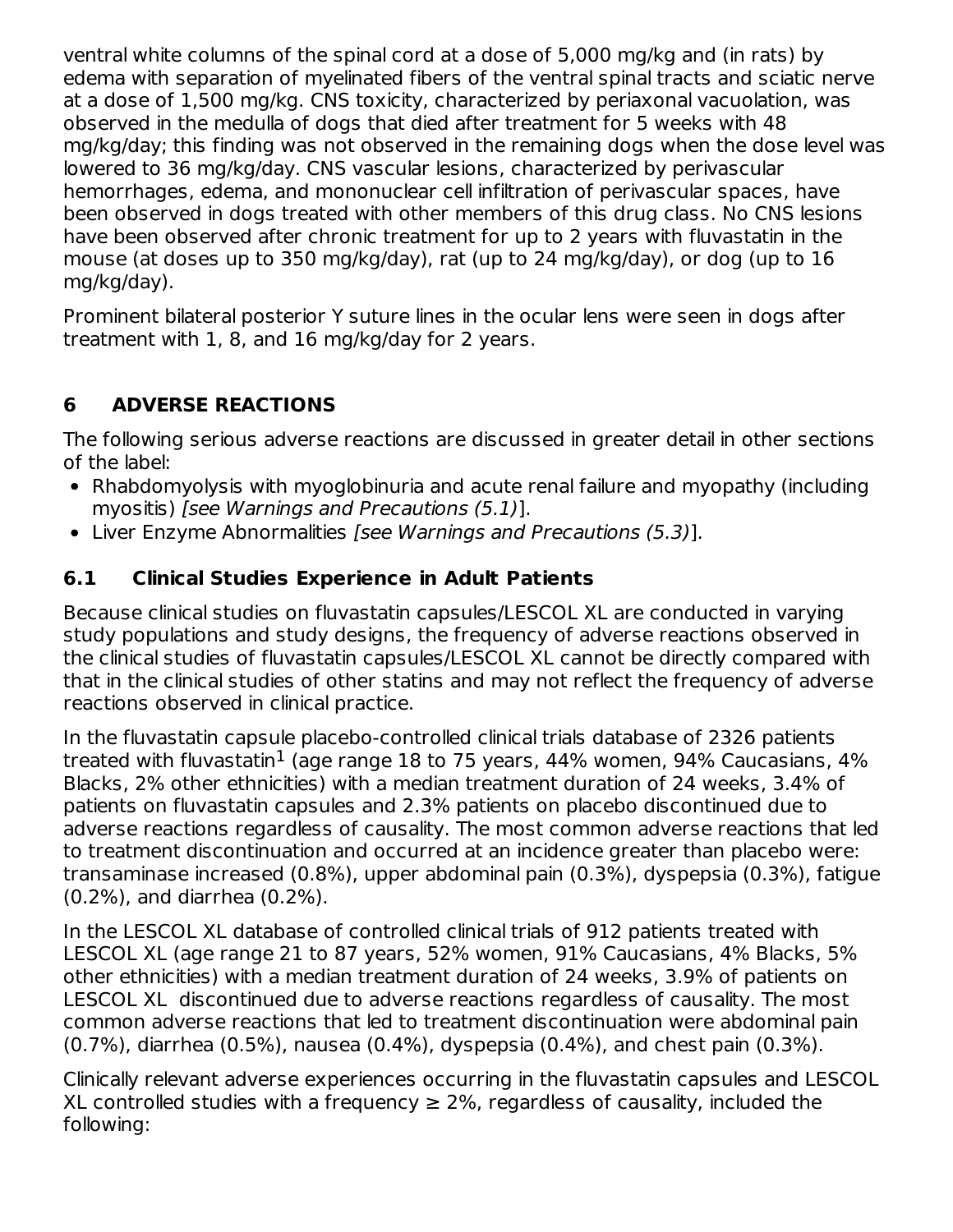#### **Table 1. Clinical Adverse Events Reported in ≥ 2% in Patients Treated With Fluvastatin Capsules/LESCOL XL and at an Incidence Greater Than Placebo in Placebo-Controlled Trials Regardless of Causality (% of patients) Pooled Dosages**

| capsules $1$<br>$N = 2326$ | Placebo $1$<br>$N = 960$<br>(% )   | LESCOL XL <sup>2</sup><br>$N = 912$<br>$(\% )$                                             |
|----------------------------|------------------------------------|--------------------------------------------------------------------------------------------|
| 5.0                        | 4.5                                | 3.8                                                                                        |
| 2.1                        | 2.0                                | 1.3                                                                                        |
| NА                         | <b>NA</b>                          | 3.2                                                                                        |
| 2.6                        | 1.9                                | 3.5                                                                                        |
| 1.8                        | 1.0                                | 2.6                                                                                        |
| 7.9                        | 3.2                                | 3.5                                                                                        |
| 4.9                        | 4.2                                | 3.3                                                                                        |
| 4.9                        | 3.8                                | 3.7                                                                                        |
| 3.2                        | 2.0                                | 2.5                                                                                        |
| 2.6                        | 2.5                                | 1.4                                                                                        |
| 2.1                        | 1.7                                | 1.4                                                                                        |
| 2.7                        | 1.4                                | 0.8                                                                                        |
| 1.6                        | 1.1                                | 2.7                                                                                        |
| 8.9                        | 7.8                                | 4.7                                                                                        |
| 5.1                        | 5.7                                | 7.1                                                                                        |
| 5.1                        | 4.8                                | 4.2                                                                                        |
| 2.7                        | 2.3                                | 1.6                                                                                        |
| 2.3                        | 2.2                                | 1.0                                                                                        |
|                            | $(\% )$<br>Urinary tract infection | $1$ Controlled trials with fluvestatin cancules (20 and 40 mg daily and 40 mg twise daily) |

<sup>1</sup> Controlled trials with fluvastatin capsules (20 and 40 mg daily and 40 mg twice daily) compared to placebo.

 $2$ Controlled trials with LESCOL XL 80 mg Tablets as compared to fluvastatin capsules.

#### LESCOL Intervention Prevention Study

In the LESCOL Intervention Prevention Study (LIPS), the effect of LESCOL (fluvastatin capsules) 40 mg, administered twice daily on the risk of recurrent cardiac events was assessed in 1677 patients with CHD who had undergone a percutaneous coronary intervention (PCI) procedure. This was a multicenter, randomized, double-blind, placebocontrolled study, patients were treated with dietary/lifestyle counseling and either fluvastatin capsules 40 mg ( $n = 844$ ) or placebo ( $n = 833$ ) given twice daily for a median of 3.9 years [see Clinical Studies (14.3)].

#### **Table 2. Clinical Adverse Events Reported in ≥ 2% in Patients Treated With Fluvastatin Capsules/LESCOL XL and at an Incidence Greater Than Placebo in the LIPS Trial Regardless of Causality (% of patients)**

| <b>Fluvastatin</b><br><b>Capsules</b> | <b>Placebo</b> |  |
|---------------------------------------|----------------|--|
|                                       |                |  |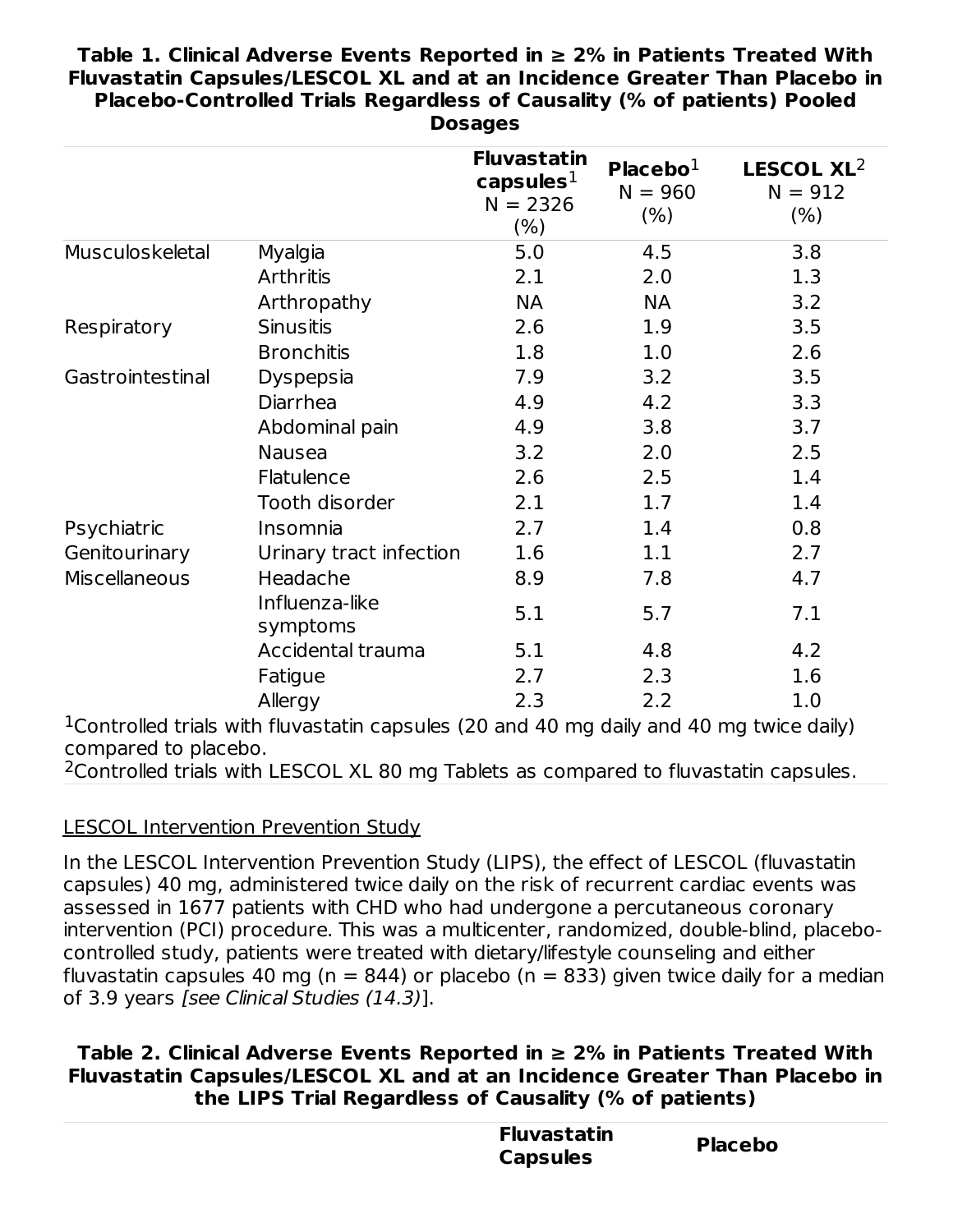|                                                       |                               | 40 mg twice daily<br>$N = 822$<br>(% ) | $N = 818$<br>(% ) |
|-------------------------------------------------------|-------------------------------|----------------------------------------|-------------------|
| Cardiac disorders                                     | Atrial fibrillation           | 2.4                                    | 2.0               |
| Gastrointestinal<br>disorders                         | Abdominal pain upper          | 6.3                                    | 4.5               |
|                                                       | Constipation                  | 3.3                                    | 2.1               |
|                                                       | Dyspepsia                     | 4.5                                    | 4.0               |
|                                                       | Gastric disorder              | 2.7                                    | 2.1               |
|                                                       | <b>Nausea</b>                 | 2.7                                    | 2.3               |
| General disorders                                     | Fatigue                       | 4.7                                    | 3.8               |
|                                                       | Edema peripheral              | 4.4                                    | 2.9               |
| Infections and<br>infestations                        | <b>Bronchitis</b>             | 2.3                                    | 2.0               |
|                                                       | Nasopharyngitis               | 2.8                                    | 2.1               |
| Musculoskeletal and<br>connective tissue<br>disorders | Arthralgia                    | 2.1                                    | 1.8               |
|                                                       | Myalgia                       | 2.2                                    | 1.6               |
|                                                       | Pain in extremity             | 4.1                                    | 2.7               |
| Nervous system<br>disorders                           | <b>Dizziness</b>              | 3.9                                    | 3.5               |
|                                                       | Syncope                       | 2.4                                    | 2.2               |
| Respiratory<br>disorders                              | Dyspnea exertional            | 2.8                                    | 2.4               |
| Vascular disorders                                    | Hypertension                  | 5.8                                    | 4.2               |
|                                                       | Intermittent claudication 2.3 |                                        | 2.1               |

#### **6.2 Clinical Studies Experience in Pediatric Patients**

In patients aged < 18 years, efficacy and safety have not been studied for treatment periods longer than two years.

In two open-label uncontrolled studies, 66 boys and 48 girls with heterozygous familial hypercholesterolemia (9 to 16 years of age, 80% Caucasian, 19% Other [mixed ethnicity], 1% Asians) were treated with fluvastatin sodium administered as fluvastatin capsules 20 mg to 40 mg twice daily, or LESCOL XL 80 mg extended-release tablet [see Clinical Studies (14.2) and Use in Specific Populations (8.4)].

## **6.3 Postmarketing Experience**

Because adverse reactions from spontaneous reports are reported voluntarily from a population of uncertain size, it is generally not possible to reliably estimate their frequency or establish a causal relationship to drug exposure. The following effects have been reported with drugs in this class. Not all the effects listed below have necessarily been associated with fluvastatin sodium therapy.

**Musculoskeletal:** muscle cramps, myalgia, myopathy, rhabdomyolysis, arthralgias, muscle spasms, muscle weakness, myositis.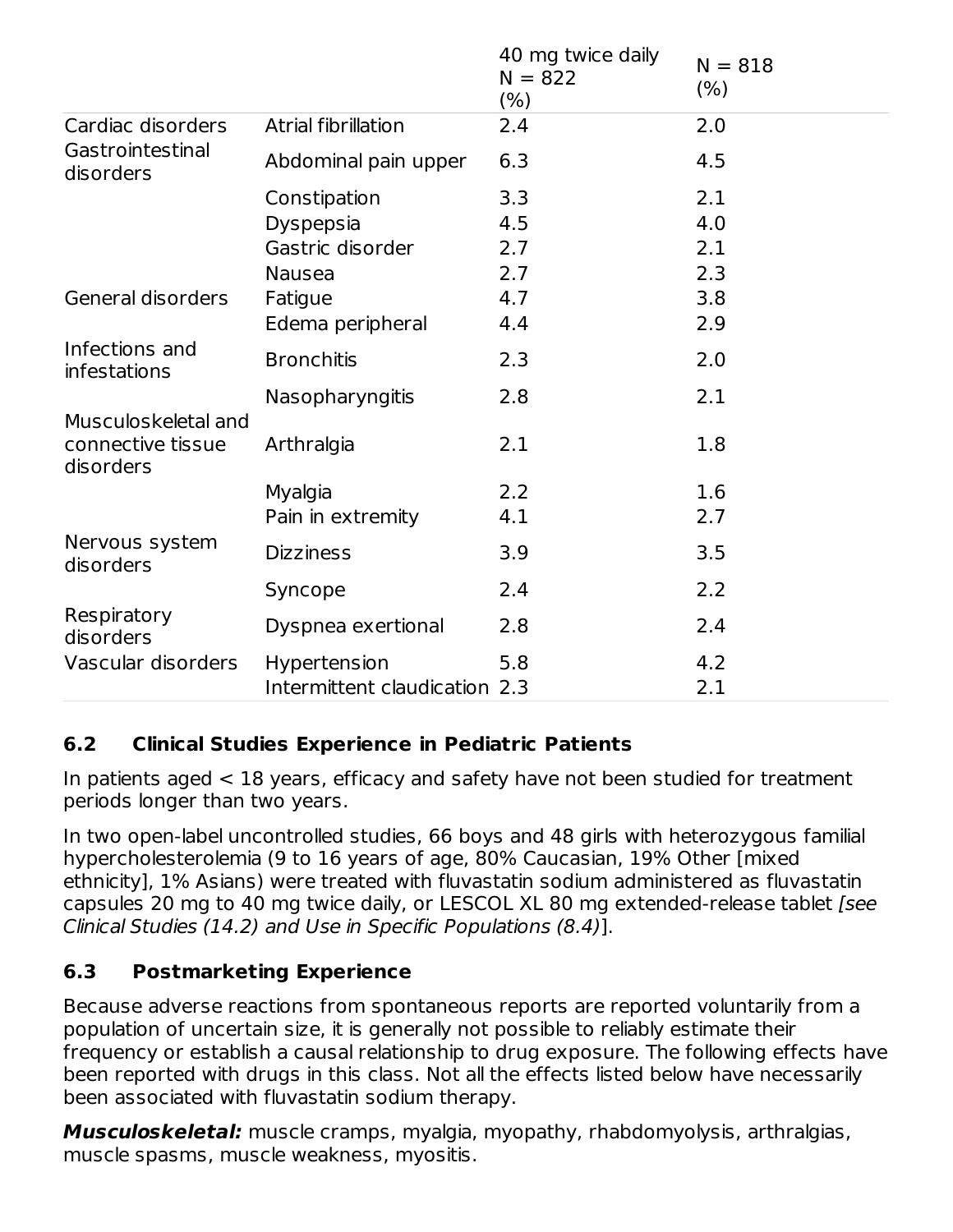There have been rare reports of immune-mediated necrotizing myopathy associated with statin use [see Warnings and Precautions (5.2)].

**Neurological:** dysfunction of certain cranial nerves (including alteration of taste, impairment of extra-ocular movement, facial paresis), tremor, dizziness, vertigo, paresthesia, hypoesthesia, dysesthesia, peripheral neuropathy, peripheral nerve palsy.

There have been rare postmarketing reports of cognitive impairment (e.g., memory loss, forgetfulness, amnesia, memory impairment, confusion) associated with statin use. These cognitive issues have been reported for all statins. The reports are generally nonserious, and reversible upon statin discontinuation, with variable times to symptom onset (1 day to years) and symptom resolution (median of 3 weeks).

**Psychiatric:** anxiety, insomnia, depression, psychic disturbances

**Respiratory:** interstitial lung disease

**Hypersensitivity Reactions:** An apparent hypersensitivity syndrome has been reported rarely which has included one or more of the following features: anaphylaxis, angioedema, lupus erythematosus-like syndrome, polymyalgia rheumatica, vasculitis, purpura, thrombocytopenia, leukopenia, hemolytic anemia, positive ANA, ESR (erythrocyte sedimentation rate) increase, eosinophilia, arthritis, arthralgia, urticaria, asthenia, photosensitivity reaction, fever, chills, flushing, malaise, dyspnea, toxic epidermal necrolysis, erythema multiforme, including Stevens-Johnson syndrome.

**Gastrointestinal:** pancreatitis, hepatitis, including chronic active hepatitis, cholestatic jaundice, fatty change in liver, cirrhosis, fulminant hepatic necrosis, hepatoma, anorexia, vomiting, fatal, and non-fatal hepatic failure

**Skin:** rash, dermatitis, including bullous dermatitis, eczema, alopecia, pruritus, a variety of skin changes (e.g., nodules, discoloration, dryness of skin/mucous membranes, changes to hair/nails)

**Reproductive:** gynecomastia, loss of libido, erectile dysfunction

**Eye:** progression of cataracts (lens opacities), ophthalmoplegia

**Laboratory abnormalities:** elevated transaminases, alkaline phosphatase, gammaglutamyl transpeptidase and bilirubin; thyroid function abnormalities

# **7 DRUG INTERACTIONS**

# **7.1 Cyclosporine**

Cyclosporine coadministration increases fluvastatin exposure. Therefore, in patients taking cyclosporine, therapy should be limited to fluvastatin 20 mg twice daily [see Warnings and Precautions (5.1) and Clinical Pharmacology (12.3)].

# **7.2 Fluconazole**

Administration of fluvastatin 40 mg single dose to healthy volunteers pre-treated with fluconazole for 4 days results in an increase of fluvastatin exposure. Therefore, in patients taking fluconazole, therapy should be limited to fluvastatin 20 mg twice daily [see Clinical Pharmacology (12.3)].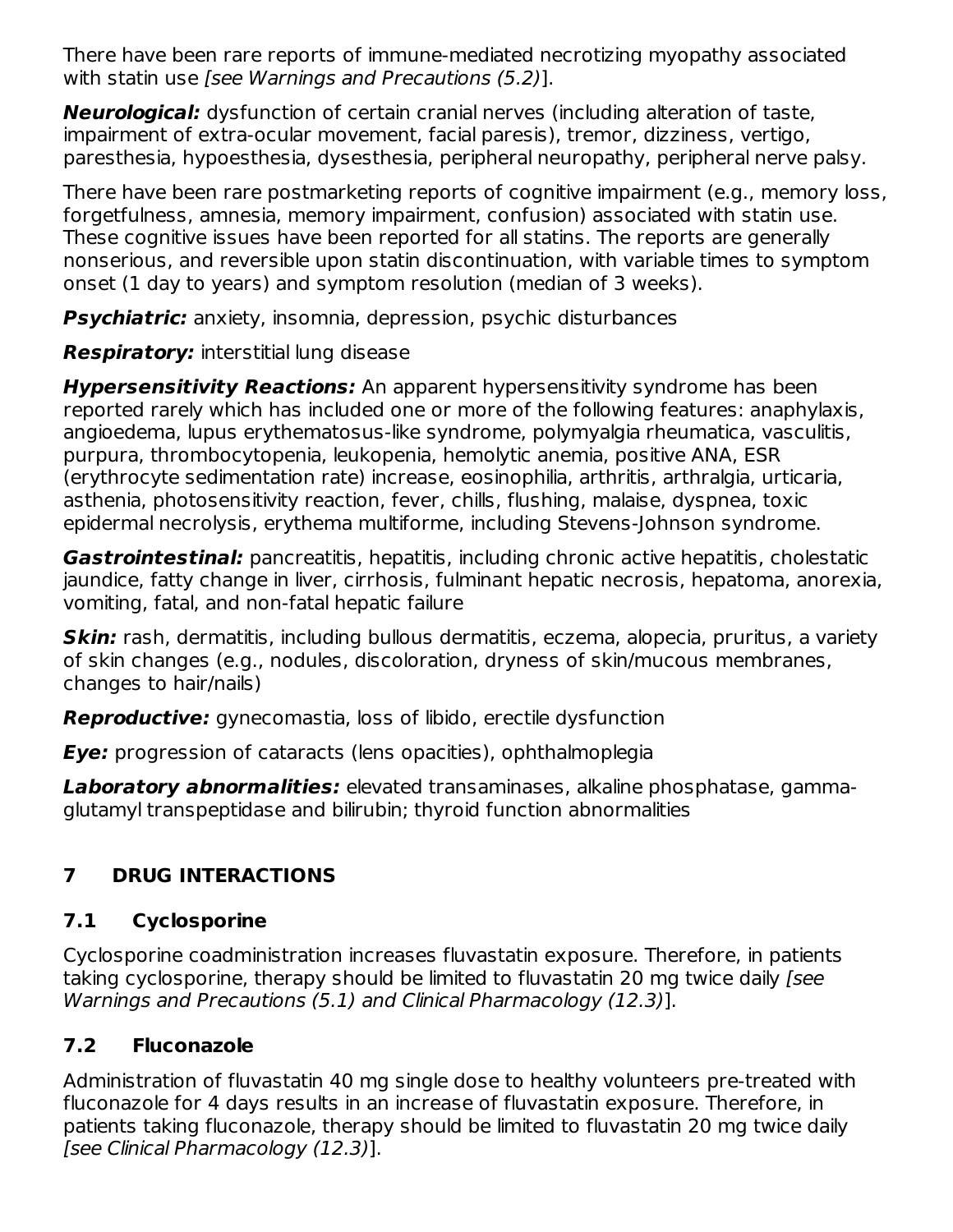#### **7.3 Gemfibrozil**

Due to an increased risk of myopathy/rhabdomyolysis when HMG-CoA reductase inhibitors are coadministered with gemfibrozil, concomitant administration of LESCOL XL with gemfibrozil should be avoided.

## **7.4 Other Fibrates**

Because it is known that the risk of myopathy during treatment with HMG-CoA reductase inhibitors is increased with concurrent administration of other fibrates, LESCOL XL should be administered with caution when used concomitantly with other fibrates [see Warnings and Precautions (5.1) and Clinical Pharmacology (12.3)].

## **7.5 Niacin**

The risk of skeletal muscle effects may be enhanced when fluvastatin is used in combination with lipid-modifying doses ( $\geq 1$  g/day) of niacin; a reduction in fluvastatin dosage should be considered in this setting [see Warnings and Precautions (5.1)].

# **7.6 Glyburide**

Concomitant administration of fluvastatin and glyburide increased glyburide exposures. Patients on concomitant therapy of glyburide and fluvastatin should continue to be monitored appropriately [see Clinical Pharmacology (12.3)].

# **7.7 Phenytoin**

Concomitant administration of fluvastatin and phenytoin increased phenytoin exposures. Patients should continue to be monitored appropriately when fluvastatin therapy is initiated or when fluvastatin dose is changed [see Clinical Pharmacology (12.3)].

## **7.8 Warfarin**

Bleeding and/or increased prothrombin times have been reported in patients taking coumarin anticoagulants concomitantly with other HMG-CoA reductase inhibitors. Therefore, patients receiving warfarin-type anticoagulants should have their prothrombin times closely monitored when fluvastatin sodium is initiated or the dosage of fluvastatin sodium is changed.

## **7.9 Colchicine**

Cases of myopathy, including rhabdomyolysis, have been reported with fluvastatin coadministered with colchicine, and caution should be exercised when prescribing fluvastatin with colchicine.

# **8 USE IN SPECIFIC POPULATIONS**

## **8.1 Pregnancy**

## **Pregnancy Category X**

LESCOL XL is contraindicated in women who are or may become pregnant [see Contraindications (4.3)].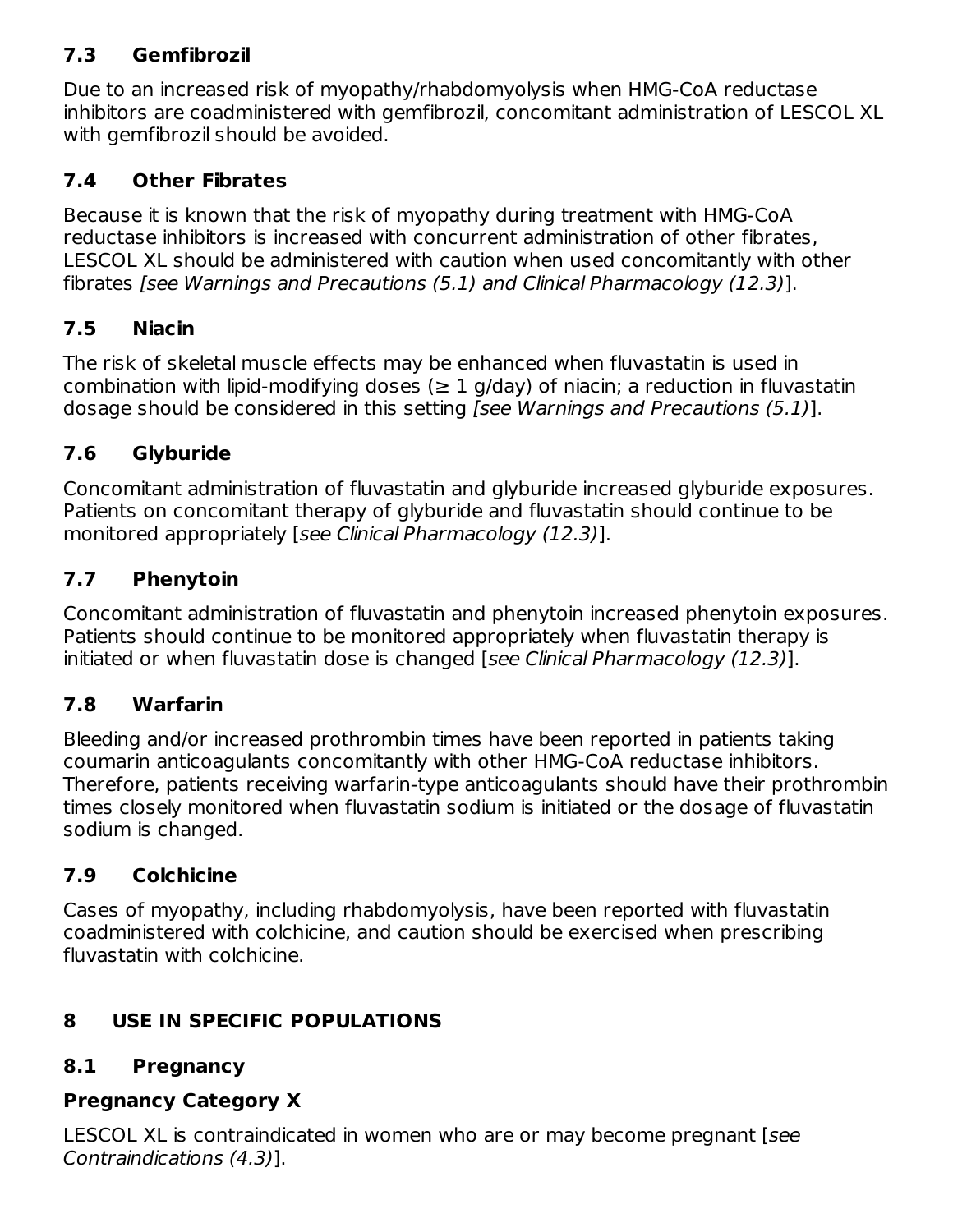Lipid lowering drugs are contraindicated during pregnancy, because cholesterol and cholesterol derivatives are needed for normal fetal development. Serum cholesterol and triglycerides increase during normal pregnancy. Atherosclerosis is a chronic process, and discontinuation of lipid-lowering drugs during pregnancy should have little impact on long-term outcomes of primary hypercholesterolemia therapy.

There are no adequate and well-controlled studies of use with LESCOL XL during pregnancy. Rare reports of congenital anomalies have been received following intrauterine exposure to other statins. In a review<sup>2</sup> of about  $100$  prospectively followed pregnancies in women exposed to other statins, the incidences of congenital anomalies, spontaneous abortions, and fetal deaths/stillbirths did not exceed the rate expected in the general population. The number of cases is adequate only to exclude a 3- to 4-fold increase in congenital anomalies over background incidence. In 89% of prospectively followed pregnancies, drug treatment was initiated prior to pregnancy and was discontinued at some point in the first trimester when pregnancy was identified.

Teratology studies with fluvastatin in rats and rabbits showed maternal toxicity at high dose levels, but there was no evidence of embryotoxic or teratogenic potential [see Nonclinical Toxicology (13)].

LESCOL XL should be administered to women of child-bearing potential only when such patients are highly unlikely to conceive and have been informed of the potential hazards. If a woman becomes pregnant while taking LESCOL XL, the drug should be discontinued and the patient advised again as to the potential hazards to the fetus.

## **8.3 Nursing Mothers**

Based on animal data, fluvastatin is present in breast milk in a 2:1 ratio (milk:plasma). Because of the potential for serious adverse reactions in nursing infants, nursing women should not take LESCOL XL [see Contraindications (4.4)].

## **8.4 Pediatric Use**

The safety and efficacy of LESCOL XL in children and adolescent patients 9 to 16 years of age with heterozygous familial hypercholesterolemia have been evaluated in openlabel, uncontrolled clinical trials for a duration of two years. The most common adverse events observed were influenza and infections. In these limited uncontrolled studies, there was no detectable effect on growth or sexual maturation in the adolescent boys or on menstrual cycle length in girls [see Clinical Studies (14.2), Adverse Reactions (6.3), and Dosage and Administration (2.2)]. Adolescent females should be counseled on appropriate contraceptive methods while on fluvastatin therapy [see Contraindications  $(4)$ ].

## **8.5 Geriatric Use**

Fluvastatin exposures were not significantly different between the nonelderly and elderly populations (age  $\geq$  65 years) [see Clinical Pharmacology (12.3)]. Since advanced age ( $\geq$ 65 years) is a predisposing factor for myopathy, LESCOL XL should be prescribed with caution in the elderly.

## **8.6 Hepatic Impairment**

LESCOL XL are contraindicated in patients with active liver disease or unexplained,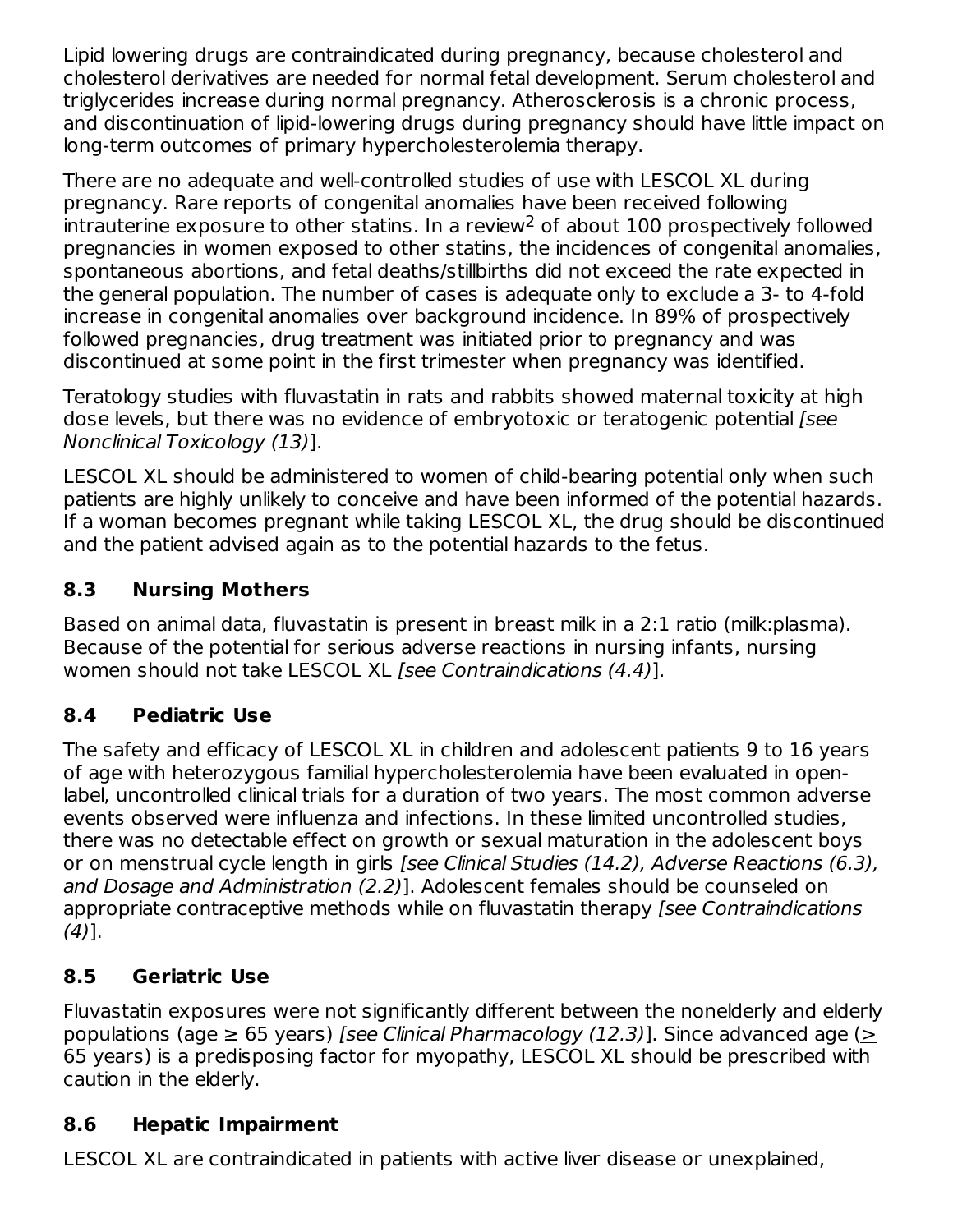persistent elevations in serum transaminases [see Clinical Pharmacology (12.3)].

#### **8.7 Renal Impairment**

Dose adjustments for mild to moderate renal impairment are not necessary. Fluvastatin has not been studied at doses greater than 40 mg in patients with severe renal impairment; therefore, caution should be exercised when treating such patients at higher doses [see Clinical Pharmacology (12.3)].

## **10 OVERDOSAGE**

To date, there has been limited experience with overdosage of fluvastatin. If an overdose occurs, it should be treated symptomatically with laboratory monitoring and supportive measures should be instituted as required. The dialyzability of fluvastatin sodium and of its metabolites in humans is not known at present [see Warnings and Precautions (5)].

In the pediatric population, there have been reports of overdosage with fluvastatin sodium in children, including a 2 year-old and the other 3 years of age, either of whom may have possibly ingested fluvastatin sodium. The maximum amount of fluvastatin sodium that could have been ingested was 80 mg (4 x 20 mg capsules). Vomiting was induced by ipecac in both children and no capsules were noted in their emesis. Neither child experienced any adverse symptoms and both recovered from the incident without problems.

In the postmarketing experience there have been reports of accidental ingestion of fluvastatin capsules in infants up to 3 years of age. In one case, increased serum CPK values were noted. There have been reports of intentional overdose in adolescents with the development of hepatic enzyme elevations, convulsions and gastroenteritis/vomiting/diarrhea. One case of intentional overdose as suicide attempt in a 15 year-old female reported ingestion of 2,800 mg LESCOL XL with hepatic enzyme elevation.

## **11 DESCRIPTION**

Fluvastatin sodium is a water-soluble cholesterol lowering agent which acts through the inhibition of 3-hydroxy-3-methylglutaryl-coenzyme A (HMG-CoA) reductase.

Fluvastatin sodium is  $[R^*,S^*-(E)]-(\pm)$ -7-[3-(4-fluorophenyl)-1-(1-methylethyl)-1H-indol-2yl]-3,5-dihydroxy-6-heptenoic acid, monosodium salt. The empirical formula of fluvastatin sodium is C $_{\rm 24}$ H $_{\rm 25}$ FNO $_{\rm 4}$ •Na, its molecular weight is 433.46 and its structural formula is:

OH OH C<sub>24</sub>H<sub>25</sub>FNO<sub>4</sub> . Na Mol. wt. 433.46

This molecular entity is the first entirely synthetic HMG-CoA reductase inhibitor, and is in part structurally distinct from the fungal derivatives of this therapeutic class.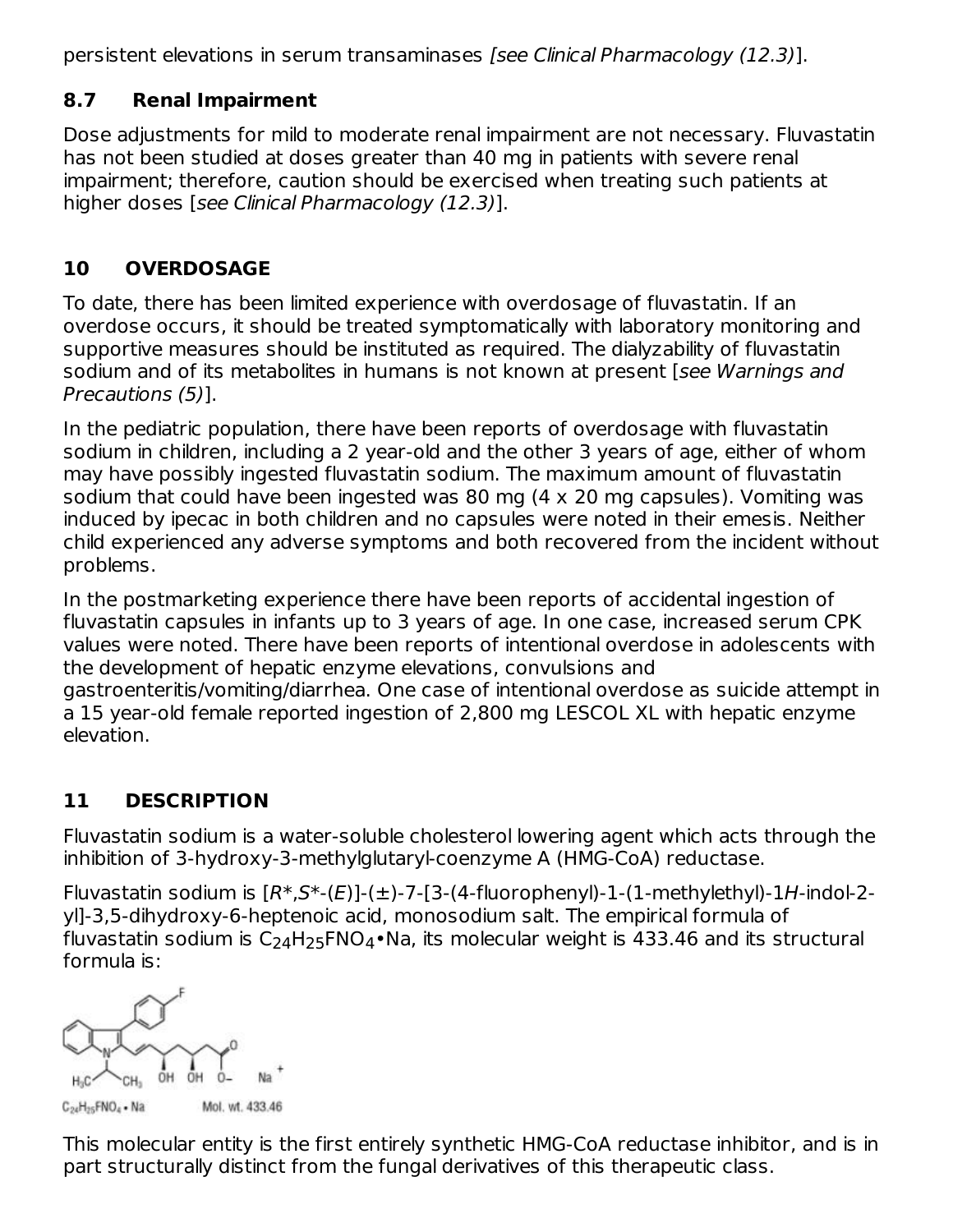Fluvastatin sodium is a white to pale yellow, hygroscopic powder soluble in water, ethanol and methanol. LESCOL XL is supplied as extended-release tablets containing fluvastatin sodium, equivalent to 80 mg of fluvastatin, for oral administration.

#### **Active Ingredient:** fluvastatin sodium

**Inactive Ingredients in extended-release tablets:** hydroxypropyl cellulose, hydroxypropyl methyl cellulose, magnesium stearate, microcrystalline cellulose, polyethylene glycol 8000, potassium bicarbonate, povidone, titanium dioxide, and yellow iron oxide.

# **12 CLINICAL PHARMACOLOGY**

#### **12.1 Mechanism of Action**

Fluvastatin is a competitive inhibitor of HMG-CoA reductase, the rate limiting enzyme that converts 3-hydroxy-3-methylglutaryl-coenzyme A (HMG-CoA) to mevalonate, a precursor of sterols, including cholesterol. The inhibition of cholesterol biosynthesis reduces the cholesterol in hepatic cells, which stimulates the synthesis of LDL receptors and thereby increases the uptake of LDL particles. The end result of these biochemical processes is a reduction of the plasma cholesterol concentration.

#### **12.3 Pharmacokinetics**

#### Absorption

Following oral administration of the capsule, fluvastatin reaches peak concentrations in less than 1 hour. The absolute bioavailability is 24% (range 9% to 50%) after administration of a 10 mg dose.

At steady state, administration of fluvastatin with the evening meal results in a 50% decrease in C<sub>max</sub>, an 11% decrease in AUC, and a more than 2-fold increase in T<sub>max</sub> as compared to administration 4 hours after the evening meal. No significant differences in the lipid-lowering effects were observed between the two administrations. After single or multiple doses above 20 mg, fluvastatin exhibits saturable first-pass metabolism resulting in more than dose proportional plasma fluvastatin concentrations.

Fluvastatin administered as LESCOL XL 80 mg tablets reaches peak concentration in approximately 3 hours under fasting conditions, after a low-fat meal, or 2.5 hours after a low-fat meal. The mean relative bioavailability of the XL tablet is approximately 29% (range 9% to 66%) compared to that of the fluvastatin immediate-release capsule administered under fasting conditions. Administration of a high-fat meal delayed the absorption (T<sub>max</sub> 6h) and increased the bioavailability of the XL tablet by approximately 50%. However, the maximum concentration of LESCOL XL seen after a high-fat meal is less than the peak concentration following a single dose or twice daily dose of the 40 mg fluvastatin capsule.

#### **Distribution**

Fluvastatin is 98% bound to plasma proteins. The mean volume of distribution (VD $_{\sf ss}$ ) is estimated at 0.35 L/kg. At therapeutic concentrations, the protein binding of fluvastatin is not affected by warfarin, salicylic acid and glyburide.

#### **Metabolism**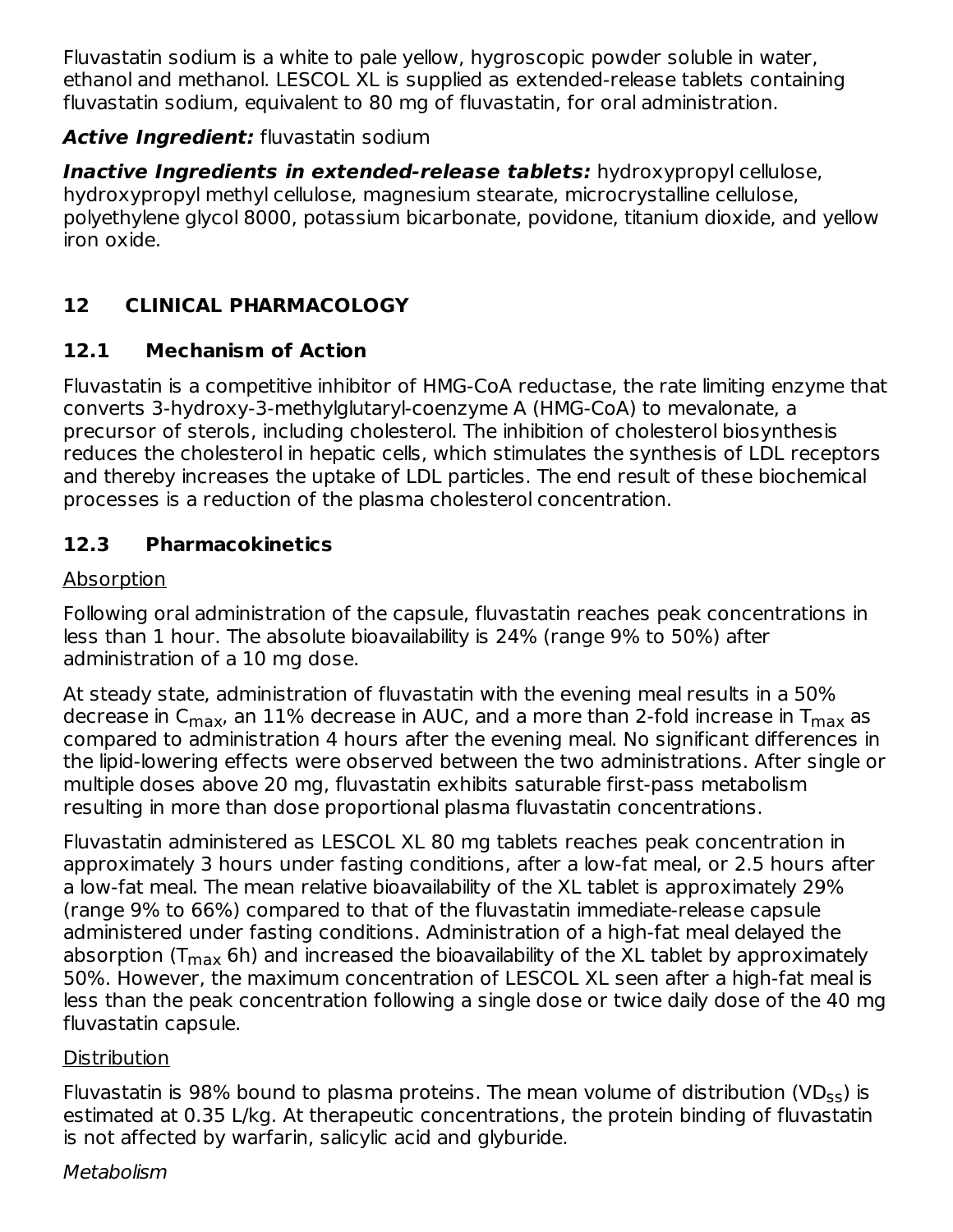Fluvastatin is metabolized in the liver, primarily via hydroxylation of the indole ring at the 5- and 6-positions. N-dealkylation and beta-oxidation of the side-chain also occurs. The hydroxy metabolites have some pharmacologic activity, but do not circulate in the blood. Fluvastatin has two enantiomers. Both enantiomers of fluvastatin are metabolized in a similar manner.

In vitro data indicate that fluvastatin metabolism involves multiple Cytochrome P450 (CYP) isozymes. CYP2C9 isoenzyme is primarily involved in the metabolism of fluvastatin (approximately 75%), while CYP2C8 and CYP3A4 isoenzymes are involved to a much less extent, i.e., approximately 5% and approximately 20%, respectively.

#### Excretion

Following oral administration, fluvastatin is primarily (about 90%) excreted in the feces as metabolites, with less than 2% present as unchanged drug. Approximately 5% of a radiolabeled oral dose were recovered in urine. The elimination half-life (t $_{\rm 1/2}$ ) of fluvastatin is approximately 3 hours.

#### Specific Populations

#### Renal Impairment

In patients with moderate to severe renal impairment ( $\mathsf{CL}_{\mathsf{Cr}}$  10 to 40 mL/min), AUC and  $\mathsf{C}_{\mathsf{max}}$  increased approximately 1.2-fold after administration of a single dose of 40 mg fluvastatin compared to healthy volunteers. In patients with end-stage renal disease on hemodialysis, the AUC increased by approximately 1.5-fold. LESCOL XL was not evaluated in patients with renal impairment. However, systemic exposures after administration of LESCOL XL are lower than after the 40 mg immediate release capsule.

#### Hepatic Impairment

In patients with hepatic impairment due to liver cirrhosis, fluvastatin AUC and  $\mathsf{C}_{\mathsf{max}}$ increased approximately 2.5-fold compared to healthy subjects after administration of a single 40 mg dose. The enantiomer ratios of the two isomers of fluvastatin in hepatic impairment patients were comparable to those observed in healthy subjects.

#### **Geriatric**

Plasma levels of fluvastatin are not significantly different in patients age > 65 years compared to patients age 21 to 49 years.

#### Gender

In a study evaluating the effect of age and gender on fluvastatin pharmacokinetics, there were no significant differences in fluvastatin exposures between males and females, except between younger females and younger males (both ages 21 to 49 years), where there was an approximate 30% increase in AUC in females. Adjusting for body weight decreases the magnitude of the differences seen. For LESCOL XL, the AUC increases 67% and 77% for women compared to men under fasted and high- fat meal fed conditions, respectively.

#### Pediatric

Pharmacokinetic data in the pediatric population are not available.

#### Drug-Drug Interactions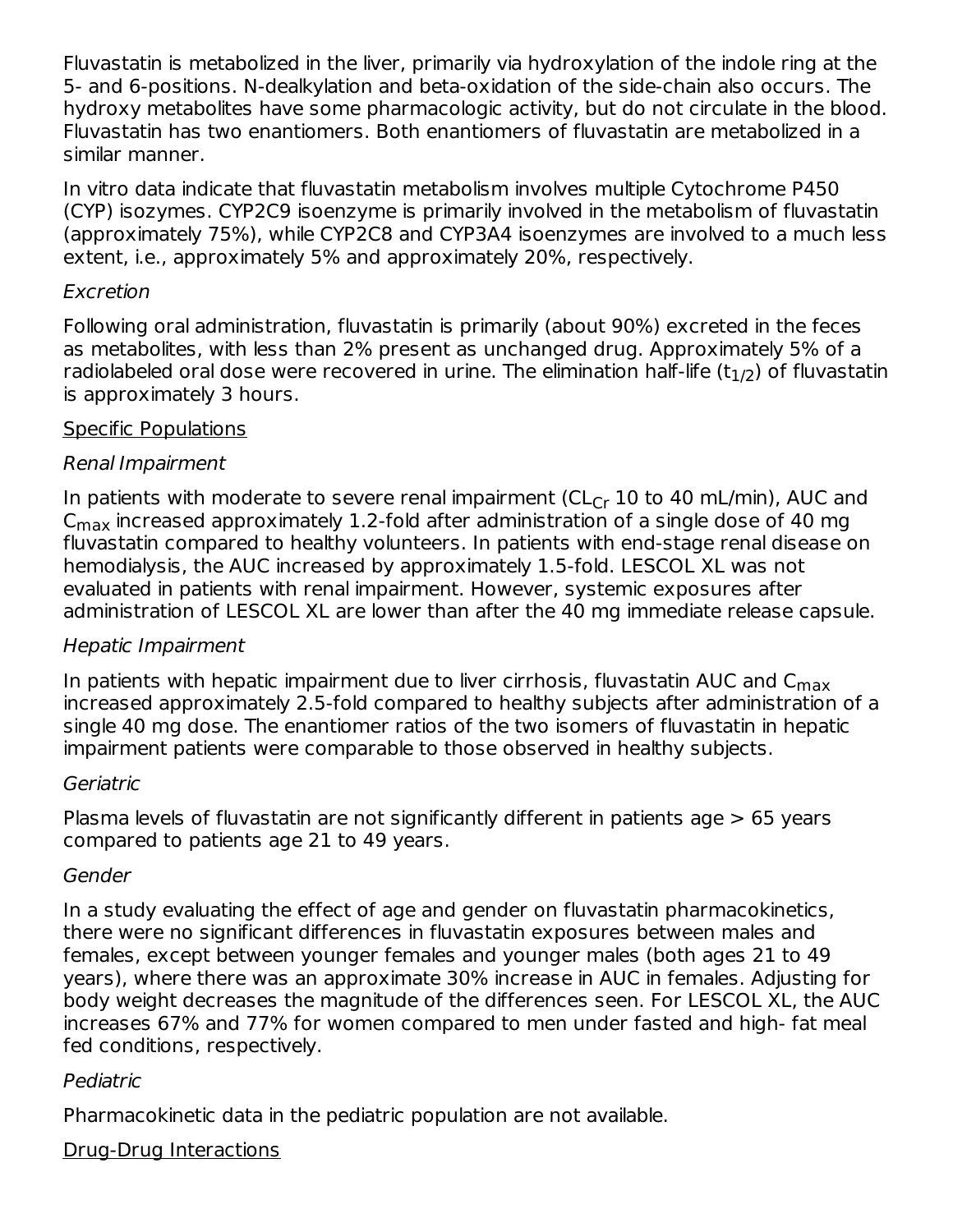Data from drug-drug interactions studies involving coadministration of gemfibrozil, niacin, itraconazole, erythromycin, tolbutamide or clopidogrel indicate that the PK disposition of fluvastatin is not significantly altered when fluvastatin is coadministered with any of these drugs.

The below listed drug interaction information is derived from studies using fluvastatin capsules. Similar studies have not been conducted using the LESCOL XL tablet.

| odunimistereu Drug anu<br><b>Dosing Regimen</b>                         | <b>Fluvastatin</b>                                                    |                                  |                             |
|-------------------------------------------------------------------------|-----------------------------------------------------------------------|----------------------------------|-----------------------------|
|                                                                         | Dose $(mg)*$                                                          | <b>Change in AUC**</b> Change in | $\mathsf{C}_{\mathsf{max}}$ |
| Cyclosporine - stable dose<br>(twice daily) <sup>†</sup>                | 20 mg QD for 14<br>weeks                                              | <b>190%</b>                      | <b>130%</b>                 |
| Fluconazole 400 mg QD Day<br>1, 200 mg b.i.d. Day 2-4 <sup>†</sup>      | 40 mg QD                                                              | 184%                             | <b>14%</b>                  |
| Cholestyramine 8 g QD                                                   | 20 mg QD<br>administered 4 hrs<br>after a meal plus<br>cholestyramine | $\downarrow 51\%$                | ↓83%                        |
| Rifampicin 600 mg QD for 6<br>days                                      | 20 mg QD                                                              | $\downarrow$ 53%                 | $\downarrow$ 42%            |
| Cimetidine 400 mg twice daily 20 mg QD<br>for 5 days, QD on Day 6       |                                                                       | 1 30%                            | <b>140%</b>                 |
| Ranitidine 150 mg twice daily<br>for 5 days, QD on Day 6                | 20 mg QD                                                              | 1 10%                            | 1 50%                       |
| Omeprazole 40 mg QD for 6<br>days                                       | 20 mg QD                                                              | 1 20%                            | <b>137%</b>                 |
| Phenytoin 300 mg QD                                                     | 40 mg twice daily for $\uparrow$ 40 %<br>5 days                       |                                  | 1 27%                       |
| Propranolol 40 mg twice daily <sub>40 mg QD</sub><br>for 3.5 days       |                                                                       | $\downarrow$ 5%                  | No change                   |
| Digoxin 0.1 - 0.5 mg QD for<br>3 weeks                                  | 40 mg QD                                                              | No change                        | <b>11%</b>                  |
| Diclofenac 25 mg QD                                                     | 40 mg QD for 8 days 150 %                                             |                                  | 1 80%                       |
| Glyburide 5 - 20 mg QD for<br>22 days                                   | 40 mg twice daily for $\uparrow$ 51%<br>14 days                       |                                  | <b>14%</b>                  |
| Warfarin 30 mg QD                                                       | 40 mg QD for 8 days 1 30%                                             |                                  | 1 67%                       |
| Clopidogrel 300 mg loading<br>dose on Day 10, 75 mg QD<br>on Days 11-19 | 80 mg XL QD for 19<br>days                                            | 12%                              | 1 27%                       |

#### **Table 3. Effect of Coadministered Drugs on Fluvastatin Systemic Exposure**

\*Single dose unless otherwise noted.

**Coadministered Drug and**

\*\*Mean ratio (with/without coadministered drug and no change  $= 1$ -fold) or % change (with/without coadministered drug and no change =  $0\%$ ); symbols of  $\uparrow$  and  $\downarrow$  indicate the exposure increase and decrease, respectively.

†Considered clinically significant [see Dosage and Administration (2) and Drug Interactions (7)].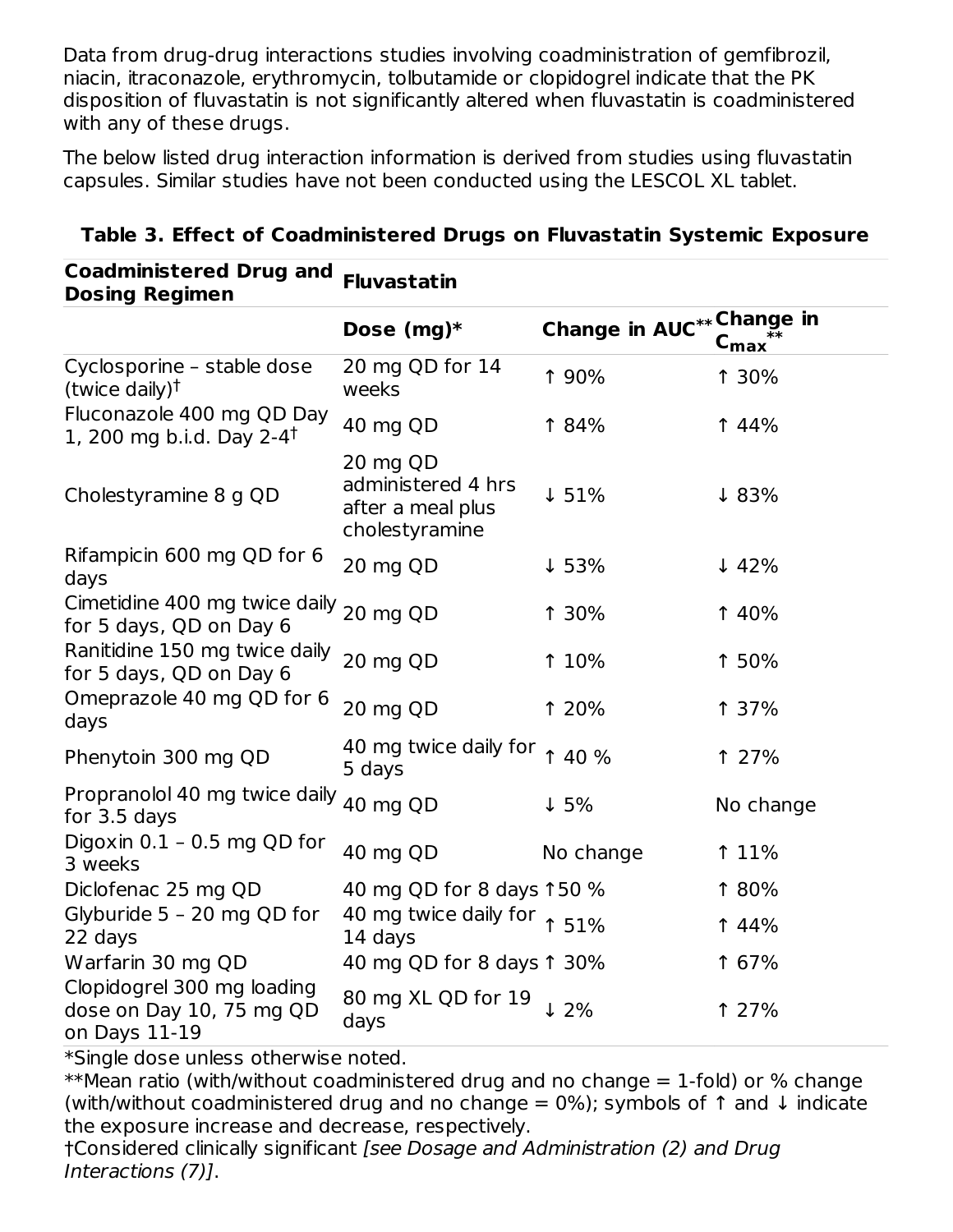Data from drug-drug interaction studies involving fluvastatin and coadministration of either gemfibrozil, tolbutamide or losartan indicate that the PK disposition of either gemfibrozil, tolbutamide or losartan is not significantly altered when coadministered with fluvastatin.

| FIUVASLALIII DUSAYE<br>Regimen        | <b>Coadministered Drug</b>                         |                          |                        |  |  |  |  |
|---------------------------------------|----------------------------------------------------|--------------------------|------------------------|--|--|--|--|
|                                       | <b>Name and Dose</b><br>$(mg)^*$                   | Change in AUC**          | Change in $C_{max}$ ** |  |  |  |  |
| 40 mg QD for 5 days                   | Phenytoin 300 mg<br>OD <sup>†</sup>                | 1 20%                    | 1.5%                   |  |  |  |  |
| 40 mg twice daily for<br>21 days      | Glyburide 5 - 20 mg<br>QD for 22 days <sup>t</sup> | 1 70%                    | 1 50%                  |  |  |  |  |
|                                       | 40 mg QD for 8 days Diclofenac 25 mg QD 1 25%      |                          | 1 60%                  |  |  |  |  |
| 40 mg QD for 8 days Warfarin 30 mg QD |                                                    | S-warfarin: 1 7%         | S-warfarin: 1 10%      |  |  |  |  |
|                                       |                                                    | R-warfarin: no<br>change | R-warfarin: 1 6%       |  |  |  |  |

**Table 4. Effect of Fluvastatin Coadministration on Systemic Exposure of Other Drugs**

\*Single dose unless otherwise noted.

**Fluvastatin Dosage**

\*\*Mean ratio (with/without coadministered drug and no change  $= 1$ -fold) or % change (with/without coadministered drug and no change =  $0\%$ ); symbols of  $\uparrow$  and  $\downarrow$  indicate the exposure increase and decrease, respectively.

†Considered clinically significant [see Dosage and Administration (2) and Drug Interactions (7)].

# **13 NONCLINICAL TOXICOLOGY**

## **13.1 Carcinogenesis, Mutagenesis, Impairment of Fertility**

A 2-year study was performed in rats at dose levels of 6, 9, and 18-24 (escalated after 1 year) mg/kg/day. These treatment levels represented plasma drug levels of approximately 9, 13, and 26-35 times the mean human plasma drug concentration after a 40 mg oral dose. A low incidence of forestomach squamous papillomas and 1 carcinoma of the forestomach at the 24 mg/kg/day dose level was considered to reflect the prolonged hyperplasia induced by direct contact exposure to fluvastatin sodium rather than to a systemic effect of the drug. In addition, an increased incidence of thyroid follicular cell adenomas and carcinomas was recorded for males treated with 18- 24 mg/kg/day. The increased incidence of thyroid follicular cell neoplasm in male rats with fluvastatin sodium appears to be consistent with findings from other HMG-CoA reductase inhibitors. In contrast to other HMG-CoA reductase inhibitors, no hepatic adenomas or carcinomas were observed.

The carcinogenicity study conducted in mice at dose levels of 0.3, 15 and 30 mg/kg/day revealed, as in rats, a statistically significant increase in forestomach squamous cell papillomas in males and females at 30 mg/kg/day and in females at 15 mg/kg/day. These treatment levels represented plasma drug levels of approximately 0.05, 2, and 7 times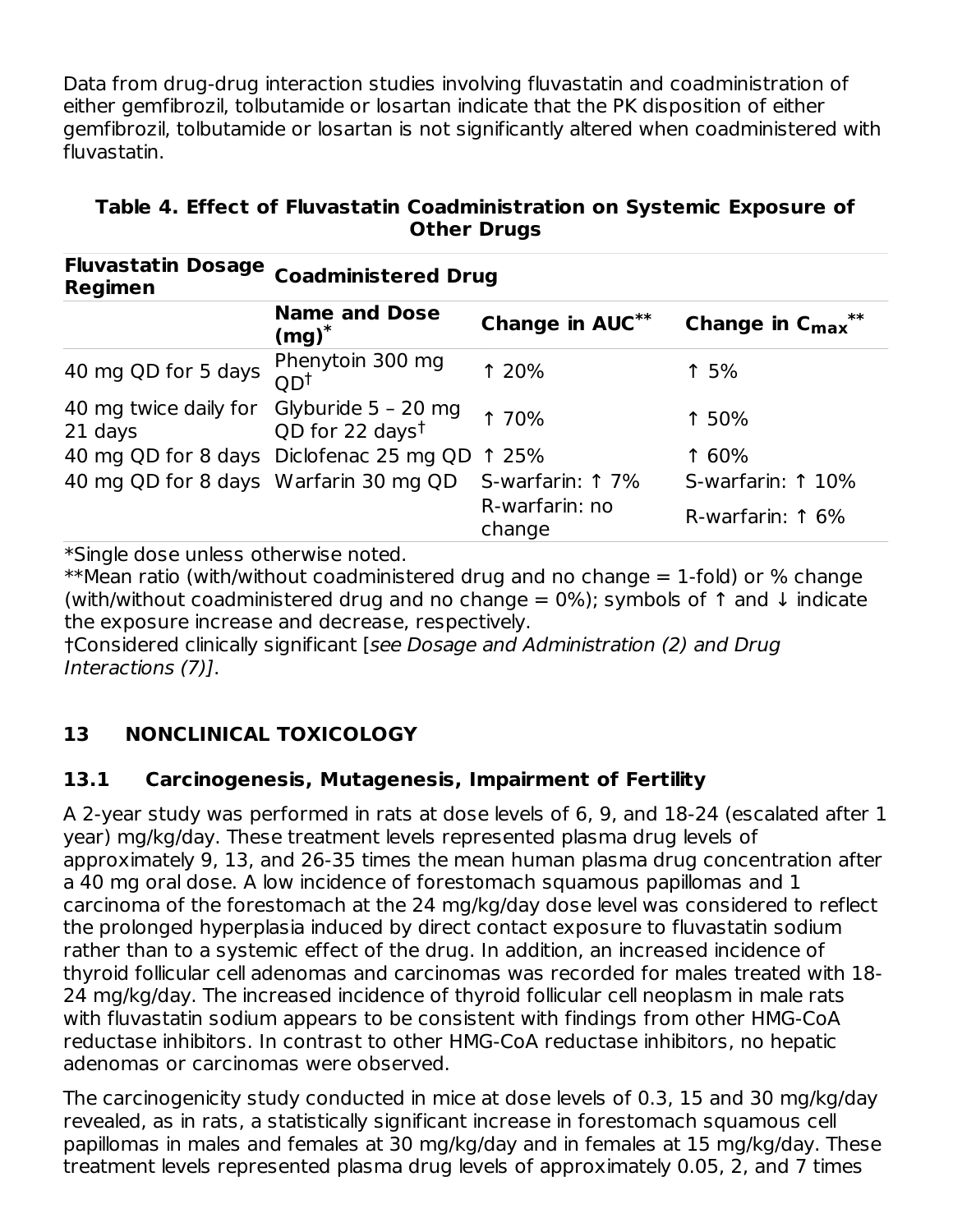the mean human plasma drug concentration after a 40 mg oral dose.

No evidence of mutagenicity was observed in vitro, with or without rat-liver metabolic activation, in the following studies: microbial mutagen tests using mutant strains of Salmonella typhimurium or Escherichia coli; malignant transformation assay in BALB/3T3 cells; unscheduled DNA synthesis in rat primary hepatocytes; chromosomal aberrations in V79 Chinese Hamster cells; HGPRT V79 Chinese Hamster cells. In addition, there was no evidence of genotoxicity in vivo in either a rat chromosome aberration study or mouse micronucleus test.

In a study in rats at dose levels for females of 0.6, 2 and 6 mg/kg/day and at dose levels for males of 2, 10 and 20 mg/kg/day, fluvastatin sodium had no adverse effects on the fertility or reproductive performance.

Seminal vesicles and testes were small in hamsters treated for 3 months at 20 mg/kg/day (approximately three times the 40 mg human daily dose based on surface area, mg/m<sup>2</sup>). There was tubular degeneration and aspermatogenesis in testes as well as vesiculitis of seminal vesicles. Vesiculitis of seminal vesicles and edema of the testes were also seen in rats treated for 2 years at 18 mg/kg/day (approximately 4 times the human C<sub>max</sub> achieved with a 40 mg daily dose).

Fluvastatin sodium produced delays in skeletal development in rats at doses of 12 mg/kg/day and in rabbits at doses of 10 mg/kg/day. Malaligned thoracic vertebrae were seen in rats at 36 mg/kg, a dose that produced maternal toxicity. These doses resulted in 2 times (rat at 12 mg/kg) or 5 times (rabbit at 10 mg/kg) the 40 mg human exposure based on mg/m<sup>2</sup> surface area. A study in which female rats were dosed during the third trimester at 12 and 24 mg/kg/day resulted in maternal mortality at or near term and postpartum. In addition, fetal and neonatal lethality were apparent. No effects on the dam or fetus occurred at 2 mg/kg/day. A second study at levels of 2, 6, 12 and 24 mg/kg/day confirmed the findings in the first study with neonatal mortality beginning at 6 mg/kg. A modified Segment III study was performed at dose levels of 12 or 24 mg/kg/day with or without the presence of concurrent supplementation with mevalonic acid, a product of HMG-CoA reductase which is essential for cholesterol biosynthesis. The concurrent administration of mevalonic acid completely prevented the maternal and neonatal mortality but did not prevent low body weights in pups at 24 mg/kg on Days 0 and 7 postpartum.

# **14 CLINICAL STUDIES**

#### **14.1 Hypercholesterolemia (Heterozygous Familial and Nonfamilial) and Mixed Dyslipidemia**

LESCOL XL has been studied in five controlled studies of patients with primary hypercholesterolemia and mixed dyslipidemia. LESCOL XL was administered to over 900 patients in trials from 4 to 26 weeks in duration. In the three largest of these studies, LESCOL XL given as a single daily dose of 80 mg significantly reduced Total-C, LDL-C, TG and Apo B and resulted in increases in HDL-C (Table 5).

In patients with primary mixed dyslipidemia as defined by baseline plasma TG levels ≥ 200 mg/dL and < 400 mg/dL, treatment with LESCOL XL produced significant decreases in Total-C, LDL-C, TG and Apo B and variable increases in HDL-C (Table 5).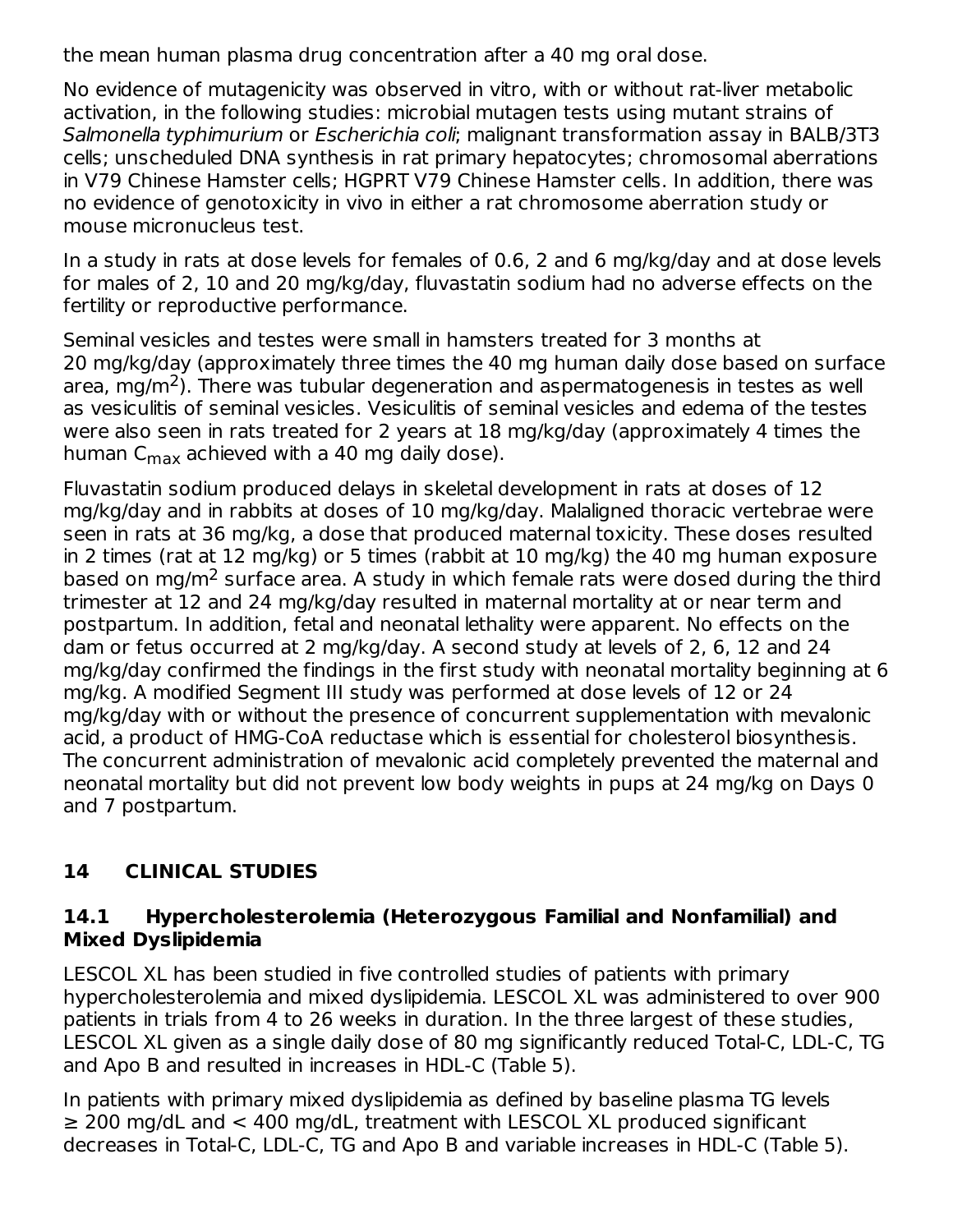**Table 5. Median Percent Change in Lipid Parameters From Baseline to Week 24 Endpoint All Active Controlled Trials (LESCOL XL)**

|                                                                                                                                                                                                                                                                                                                                                                                       |                                        | <b>Total Chol</b>                       | TG.      |               |          | LDL.          | Apo B        | <b>HDL</b>          |
|---------------------------------------------------------------------------------------------------------------------------------------------------------------------------------------------------------------------------------------------------------------------------------------------------------------------------------------------------------------------------------------|----------------------------------------|-----------------------------------------|----------|---------------|----------|---------------|--------------|---------------------|
| <b>Dose</b>                                                                                                                                                                                                                                                                                                                                                                           | N                                      | $\%$ $\Delta$                           | <b>N</b> | $\%$ $\Delta$ | <b>N</b> | $\%$ $\Delta$ | <b>N</b> % Δ | $N \quad \% \Delta$ |
| <b>All Patients</b>                                                                                                                                                                                                                                                                                                                                                                   |                                        |                                         |          |               |          |               |              |                     |
| LESCOL XL 80 mg <sup>*</sup>                                                                                                                                                                                                                                                                                                                                                          | 750 -25 750 -19 748 -35 745 -27 750 +7 |                                         |          |               |          |               |              |                     |
| Baseline TG $\geq$ 200 mg/dL                                                                                                                                                                                                                                                                                                                                                          |                                        |                                         |          |               |          |               |              |                     |
| LESCOL XL 80 mg <sup>*</sup>                                                                                                                                                                                                                                                                                                                                                          |                                        | 239 -25 239 -25 237 -33 235 -27 239 +11 |          |               |          |               |              |                     |
| $\overline{x}$ $\overline{y}$ $\overline{z}$ $\overline{z}$ $\overline{z}$ $\overline{z}$ $\overline{z}$ $\overline{z}$ $\overline{z}$ $\overline{z}$ $\overline{z}$ $\overline{z}$ $\overline{z}$ $\overline{z}$ $\overline{z}$ $\overline{z}$ $\overline{z}$ $\overline{z}$ $\overline{z}$ $\overline{z}$ $\overline{z}$ $\overline{z}$ $\overline{z}$ $\overline{z}$ $\overline{z$ | .                                      |                                         |          |               |          |               |              |                     |

Data for LESCOL XL 80 mg tablet \*

from three 24-week controlled trials.

#### **14.2 Heterozygous Familial Hypercholesterolemia in Pediatric Patients**

Fluvastatin sodium was studied in two open-label, uncontrolled, dose-titration studies. The first study enrolled 29 pre-pubertal boys, 9 to 12 years of age, who had an LDL-C level > 90th percentile for age and one parent with primary hypercholesterolemia and either a family history of premature ischemic heart disease or tendon xanthomas. The mean baseline LDL-C was 226 mg/dL (range 137-354 mg/dL). All patients were started on fluvastatin capsules 20 mg daily with dose adjustments every 6 weeks to 40 mg daily then 80 mg daily (40 mg twice daily) to achieve an LDL-C goal between 96.7 to 123.7 mg/dL. Endpoint analyses were performed at Year 2. Fluvastatin sodium decreased plasma levels of Total-C and LDL-C by 21% and 27%, respectively. The mean achieved LDL-C was 161 mg/dL (range 74-336 mg/dL).

The second study enrolled 85 male and female patients, 10 to 16 years of age, who had an LDL-C  $>$  190 mg/dL or LDL-C  $>$  160 mg/dL and one or more risk factors for coronary heart disease, or LDL-C > 160 mg/dL and a proven LDL-receptor defect. The mean baseline LDL-C was 225 mg/dL (range 148-343 mg/dL). All patients were started on fluvastatin capsules 20 mg daily with dose adjustments every 6 weeks to 40 mg daily then 80 mg daily (LESCOL 80 mg XL tablet) to achieve an LDL-C goal of < 130 mg/dL. Endpoint analyses were performed at Week 114. Fluvastatin sodium decreased plasma levels of Total-C and LDL-C by 22% and 28%, respectively. The mean achieved LDL-C was 159 mg/dL (range 90 to 295 mg/dL).

The majority of patients in both studies (83% in the first study and 89% in the second study) were titrated to the maximum daily dose of 80 mg. At study endpoint, 26% to 30% of patients in both studies achieved a targeted LDL-C goal of < 130 mg/dL. The long-term efficacy of fluvastatin sodium therapy in childhood to reduce morbidity and mortality in adulthood has not been established.

#### **14.3 Secondary Prevention of Cardiovascular Disease**

In the LESCOL Intervention Prevention Study (LIPS), the effect of fluvastatin capsules 40 mg administered twice daily on the risk of recurrent cardiac events (time to first occurrence of cardiac death, nonfatal myocardial infarction, or revascularization) was assessed in 1677 patients with CHD who had undergone a percutaneous coronary intervention (PCI) procedure (mean time from PCI to randomization  $=$  3 days). In this multicenter, randomized, double-blind, placebo-controlled study, patients were treated with dietary/lifestyle counseling and either fluvastatin 40 mg ( $n = 844$ ) or placebo ( $n =$ 833) given twice daily for a median of 3.9 years. The study population was 84% male,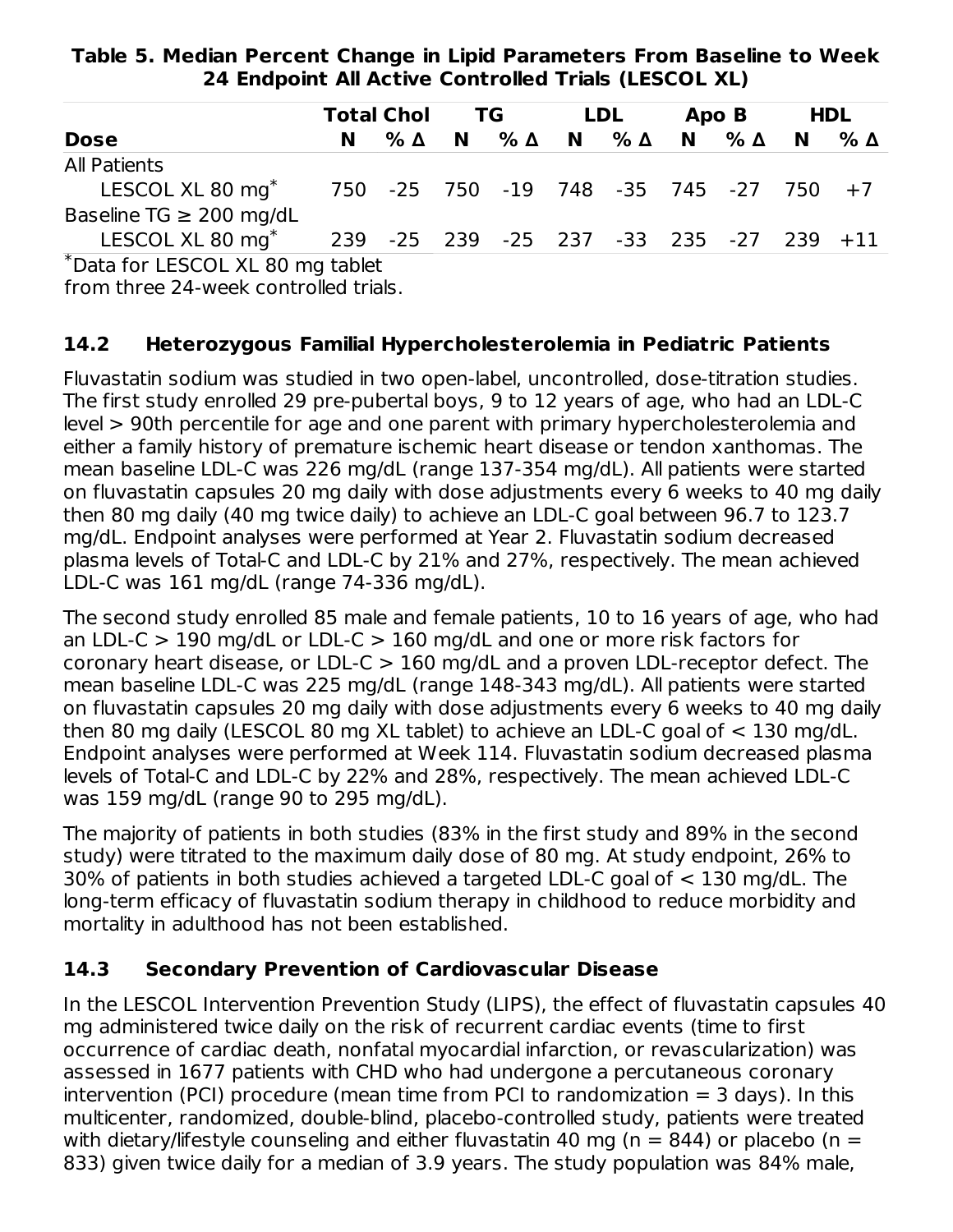98% Caucasian, with 37% > 65 years of age. Mean baseline lipid concentrations were: total cholesterol 201 mg/dL, LDL-C 132 mg/dL, triglycerides 70 mg/dL and HDL-C 39 mg/dL.

Fluvastatin capsules significantly reduced the risk of recurrent cardiac events (Figure 1) by 22% ( $p = 0.013$ , 181 patients in the fluvastatin capsules group versus 222 patients in the placebo group). Revascularization procedures comprised the majority of the initial recurrent cardiac events (143 revascularization procedures in the fluvastatin capsules group and 171 in the placebo group). Consistent trends in risk reduction were observed in patients  $> 65$  years of age.



#### **Figure 1: Primary Endpoint – Recurrent Cardiac Events (Cardiac Death, Nonfatal MI or Revascularization Procedure) (ITT Population)**

Outcome data for the LESCOL Intervention Prevention Study are shown in Figure 2. After exclusion of revascularization procedures (CABG and repeat PCI) occurring within the first 6 months of the initial procedure involving the originally instrumental site, treatment with fluvastatin capsules was associated with a  $32\%$  (p = 0.002) reduction in risk of late revascularization procedures (CABG or PCI occurring at the original site  $> 6$ months after the initial procedure, or at another site).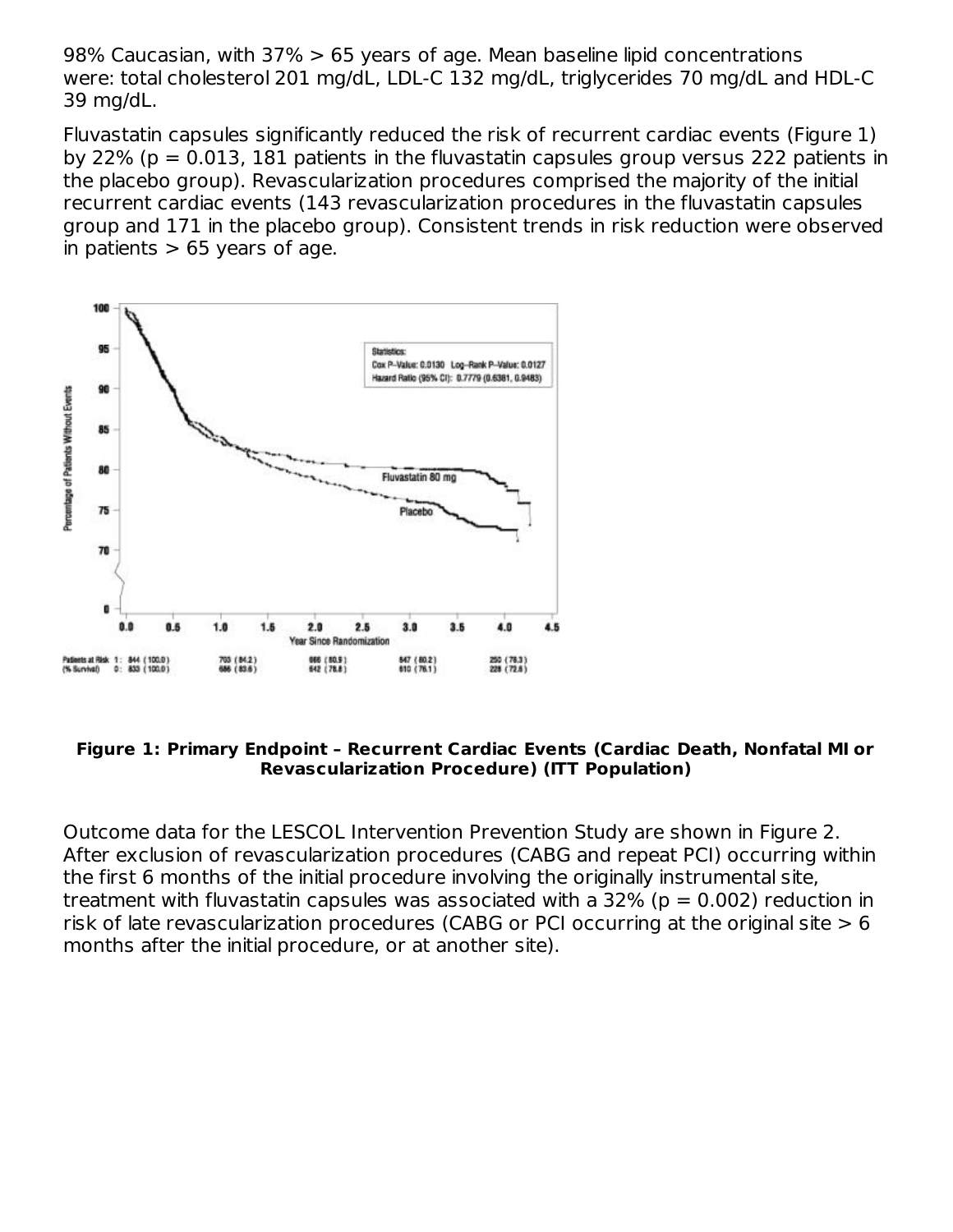|                                                 |                     | Incidence* |                         |                     |      |                         |      |      |     |         |
|-------------------------------------------------|---------------------|------------|-------------------------|---------------------|------|-------------------------|------|------|-----|---------|
|                                                 | Lescol <sup>*</sup> | Placebo    |                         |                     |      |                         |      |      |     |         |
|                                                 | n (% )              | n(%)       | <b>Risk Reduction %</b> |                     |      |                         |      |      |     |         |
| Event                                           | N=844               | N=833      | (96% CI)                |                     |      | Cox Risk Ratio (95% CI) |      |      |     |         |
| Primary Endpoint, Recurrent Cardiac             |                     |            |                         |                     |      |                         |      |      |     |         |
| Evonts (as a first ovont)                       | 181 (21.4)          | 222 (26.7) | 22 (5, 36)              |                     |      |                         |      |      |     |         |
| Cardiac Death                                   | 8(0.9)              | 18 (2.2)   | -                       |                     |      |                         |      |      |     |         |
| Nonfatal MI                                     | 30(3.4)             | 33 (4.0)   | -                       |                     |      |                         |      |      |     |         |
| <b>Revascularization</b>                        | 143 (16.2)          | 171 (20.5) | $-$                     |                     |      |                         |      |      |     |         |
| Secondary Endpoints (any time during the study) |                     |            |                         |                     |      |                         |      |      |     |         |
| Cardiac Death                                   | 13 (1.5)            | 24 (2.9)   | 47(5, 79)               |                     |      |                         |      |      |     |         |
| Nonfatal MI                                     | 30(3.6)             | 38 (4.6)   | $22( -27, 52)$          |                     |      |                         |      |      |     |         |
| Revascularization                               | 167 (19.8)          | 193 (23.2) | $17( -2, 33)$           |                     |      |                         |      |      |     |         |
| Late Revascularization**                        | 111 (13.2)          | 151 (18.1) | 32(13, 47)              |                     |      |                         |      |      |     |         |
| Noncardiac Death                                | 23(2.7)             | 25 (3.0)   | 16 (-49, 52)            |                     |      |                         |      |      |     |         |
|                                                 |                     |            |                         | 0.00                | 0.25 | 0.50                    | 0.75 | 1.00 | 125 | 1.50    |
|                                                 |                     |            |                         | ←                   |      |                         |      |      |     | →       |
|                                                 |                     |            |                         | Favors              |      |                         |      |      |     | Favors  |
|                                                 |                     |            |                         | Lasco <sup>10</sup> |      |                         |      |      |     | placebo |
| *Number of patients with events                 |                     |            |                         |                     |      |                         |      |      |     |         |

\*\*Excludes revascularization procedures of the target lesion within the first 6 months of the initial procedure

```
Figure 2: LESCOL® Intervention Prevention Study - Primary and Secondary Endpoints
```
In the Lipoprotein and Coronary Atherosclerosis Study (LCAS), the effect of fluvastatin capsule therapy on coronary atherosclerosis was assessed by quantitative coronary angiography (QCA) in patients with CAD and mild to moderate hypercholesterolemia (baseline LDL-C range 115-190 mg/dL). In this randomized double-blind, placebocontrolled trial, 429 patients were treated with conventional measures (Step 1 AHA Diet) and either fluvastatin 40 mg/day or placebo. In order to provide treatment to patients receiving placebo with LDL-C levels  $\geq 160$  mg/dL at baseline, adjunctive therapy with cholestyramine was added after Week 12 to all patients in the study with baseline LDL-C values of  $≥ 160$  mg/dL which were present in 25% of the study population. Quantitative coronary angiograms were evaluated at baseline and 2.5 years in 340 (79%) angiographic evaluable patients.

Compared to placebo, fluvastatin capsules significantly slowed the progression of coronary atherosclerosis as measured by within-patient per-lesion change in minimum lumen diameter (MLD), the primary endpoint (Figure 3 below), percent diameter stenosis (Figure 4), and the formation of new lesions (13% of all fluvastatin patients versus 22% of all placebo patients). A significant difference in favor of fluvastatin capsules was found between all fluvastatin and all placebo patients in the distribution among the three categories of definite progression, definite regression, and mixed or no change. Beneficial angiographic results (change in MLD) were independent of patients' gender and consistent across a range of baseline LDL-C levels.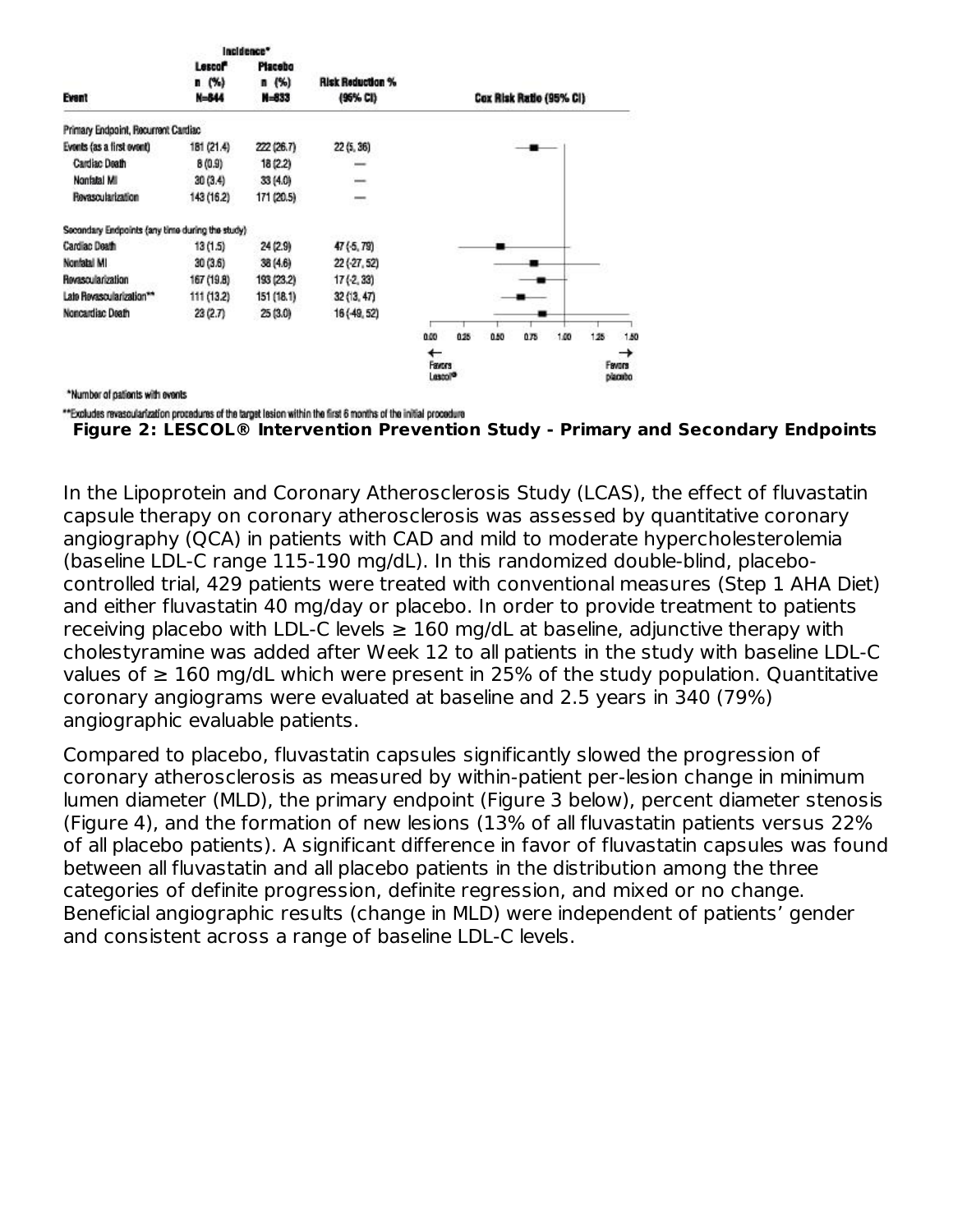





**Figure 4: Change in % Diameter Stenosis**

# **15 REFERENCES**

1. National Cholesterol Education Program (NCEP): Highlights of the Report of the Expert Panel on Blood Cholesterol Levels in Children and Adolescents. Pediatrics. 89(3):495-501.1992.

2. Manson, J.M., Freyssinges, C., Ducrocq, M.B., Stephenson, W.P., Postmarketing Surveillance of Lovastatin and Simvastatin Exposure During Pregnancy, Reproductive Toxicology, 10(6): 439-446, 1996.

## **16 HOW SUPPLIED/STORAGE AND HANDLING**

 $LESCOL<sup>®</sup>$  XL (fluvastatin sodium) Extended-Release Tablets

80 mg

Yellow, round, slightly biconvex film-coated tablet with beveled edges debossed with "LESCOL XL" on one side and "80" on the other.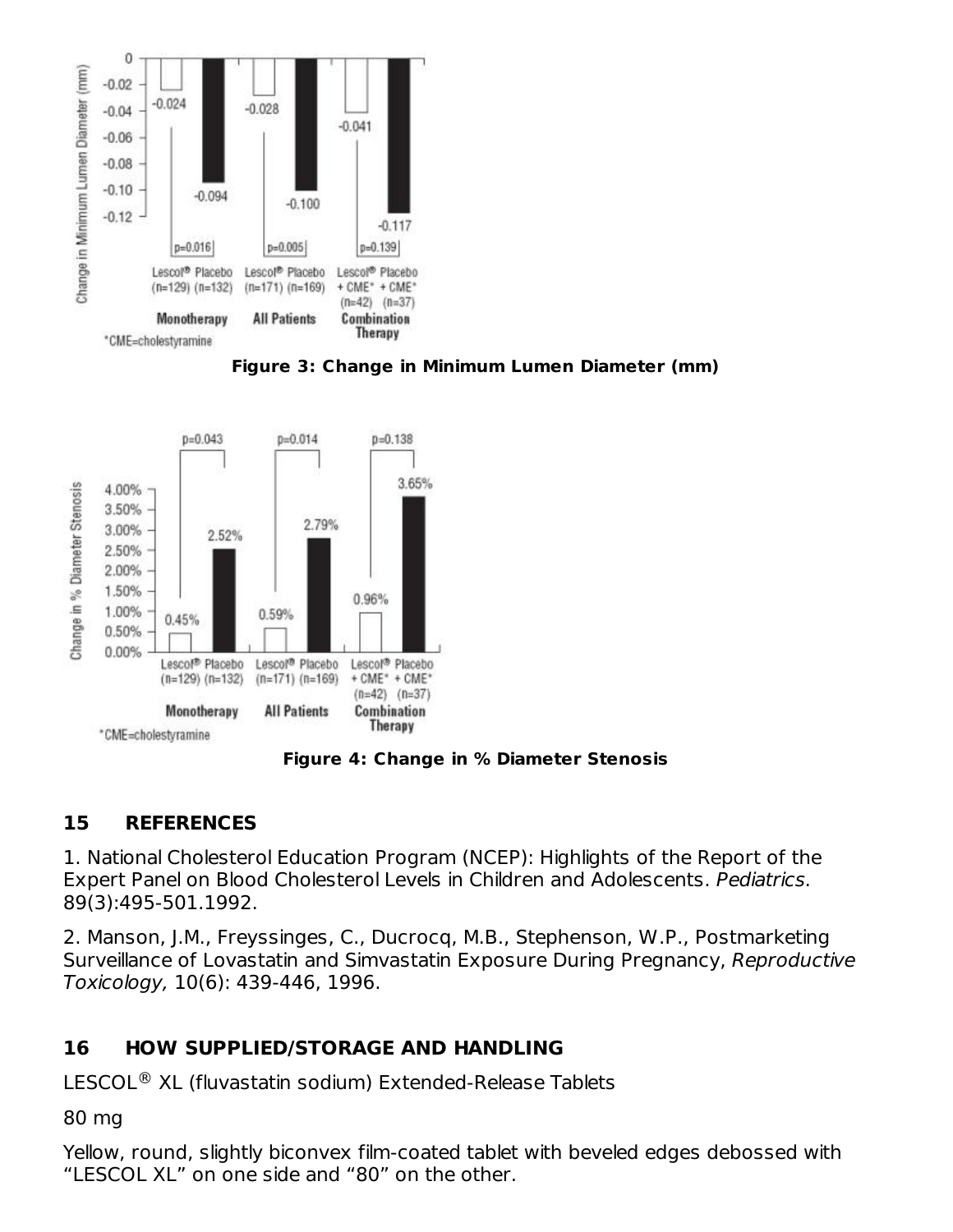| Bottles of 30<br>0354-15  |  |
|---------------------------|--|
| Bottles of 100<br>0354-05 |  |

Store and Dispense

Store at 20ºC to 25ºC (68ºF to 77ºF); excursions permitted between 15ºC and 30ºC (59ºF and 86ºF) [see USP Controlled Room Temperature]. Dispense in a tight container. Protect from light.

# **17 PATIENT COUNSELING INFORMATION**

Advise the patient to read the FDA-approved patient labeling (Patient Information).

Patients taking LESCOL XL should be advised that high cholesterol is a chronic condition and they should adhere to their medication along with their National Cholesterol Education Program (NCEP)-recommended diet, a regular exercise program, and periodic testing of a fasting lipid panel to determine goal attainment.

Patients should be advised about substances they should not take concomitantly with LESCOL XL [see Warnings and Precautions (5.1)]. Patients should also be advised to inform other healthcare professionals prescribing a new medication that they are taking LESCOL XL.

#### Muscle Pain

Patients starting therapy with LESCOL XL should be advised of the risk of myopathy and told to report promptly any unexplained muscle pain, tenderness or weakness, particularly if accompanied by malaise or fever or if these muscle signs or symptoms persist after discontinuing LESCOL XL.

#### Liver Enzymes

It is recommended that liver enzyme tests be performed before the initiation of LESCOL XL and if signs or symptoms of liver injury occur. All patients treated with LESCOL XL should be advised to report promptly any symptoms that may indicate liver injury, including fatigue, anorexia, right upper abdominal discomfort, dark urine, or jaundice.

#### **Pregnancy**

Women of childbearing age should be advised to use an effective method of birth control to prevent pregnancy while using LESCOL XL. Discuss future pregnancy plans with your patients, and discuss when to stop taking LESCOL XL if they are trying to conceive. Patients should be advised that if they become pregnant they should stop taking LESCOL XL and call their healthcare professional.

#### Breastfeeding

Women who are breastfeeding should not use LESCOL XL. Patients who have a lipid disorder and are breastfeeding should be advised to discuss the options with their healthcare professional.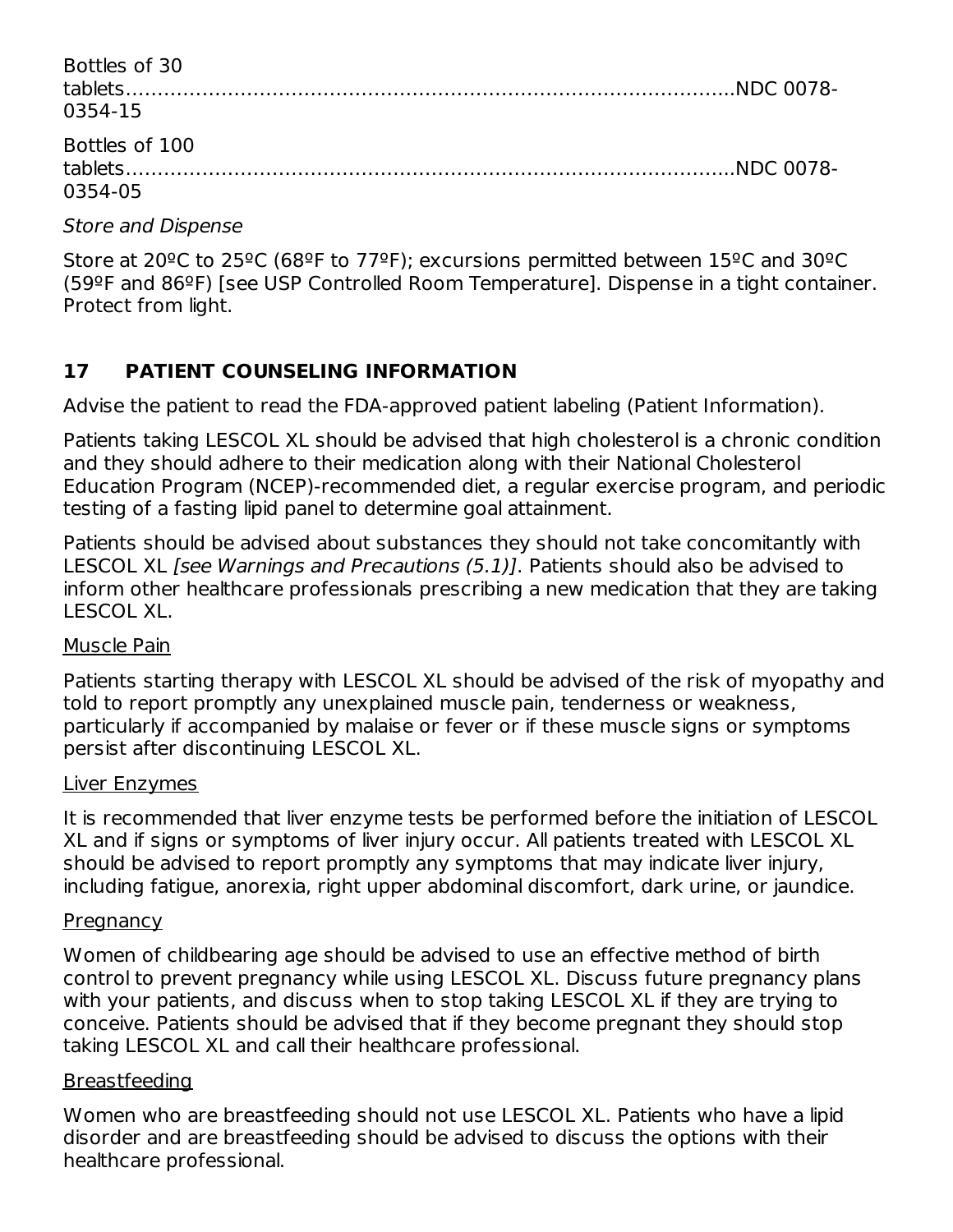#### **FDA-Approved Patient Labeling**

#### **LESCOL XL (fluvastatin sodium) Extended-Release Tablets ®**

**80 mg**

**Rx Only**

#### **You must read and follow all instructions before using LESCOL XL.**

Read the Patient Information every time you or a family member gets LESCOL XL. There may be new information. This Patient Information does not take the place of talking with your doctor about your medical condition or treatment. If you have any questions about LESCOL XL, ask your doctor or pharmacist.

#### **What is LESCOL XL?**

LESCOL XL tablets are prescription medicines called "statins" that lower cholesterol in your blood. They lower the "bad" cholesterol and triglycerides in your blood. They can raise your "good" cholesterol as well.

LESCOL XL is for people whose cholesterol does not come down enough with exercise and a low-fat diet alone.

LESCOL XL may be used in patients with heart disease (coronary artery disease) to:

- lower the chances of heart problems which would require procedures to help restore blood flow to the heart.
- $\bullet$  slow the buildup of too much cholesterol in the arteries of the heart.

Treatment with LESCOL XL has not been shown to prevent heart attacks or stroke.

LESCOL XL is an extended-release tablet that is only taken one time a day.

#### **Who should not take LESCOL XL?**

#### **Do not take LESCOL XL if you:**

- are pregnant or think you may be pregnant, or are planning to become pregnant. LESCOL XL may harm your unborn baby. If you get pregnant, stop taking LESCOL XL and call your doctor right away.
- are breast-feeding. LESCOL XL can pass into your breast milk and may harm your baby
- have liver problems
- are allergic to LESCOL XL or any of its ingredients. The active ingredient in LESCOL XL is fluvastatin. See the end of this leaflet for a complete list of ingredients in LESCOL XL.

LESCOL XL has not been studied in children under 9 years of age.

## **Before taking LESCOL XL, tell your doctor if you:**

- have muscle aches or weakness
- drink more than 2 glasses of alcohol daily
- have diabetes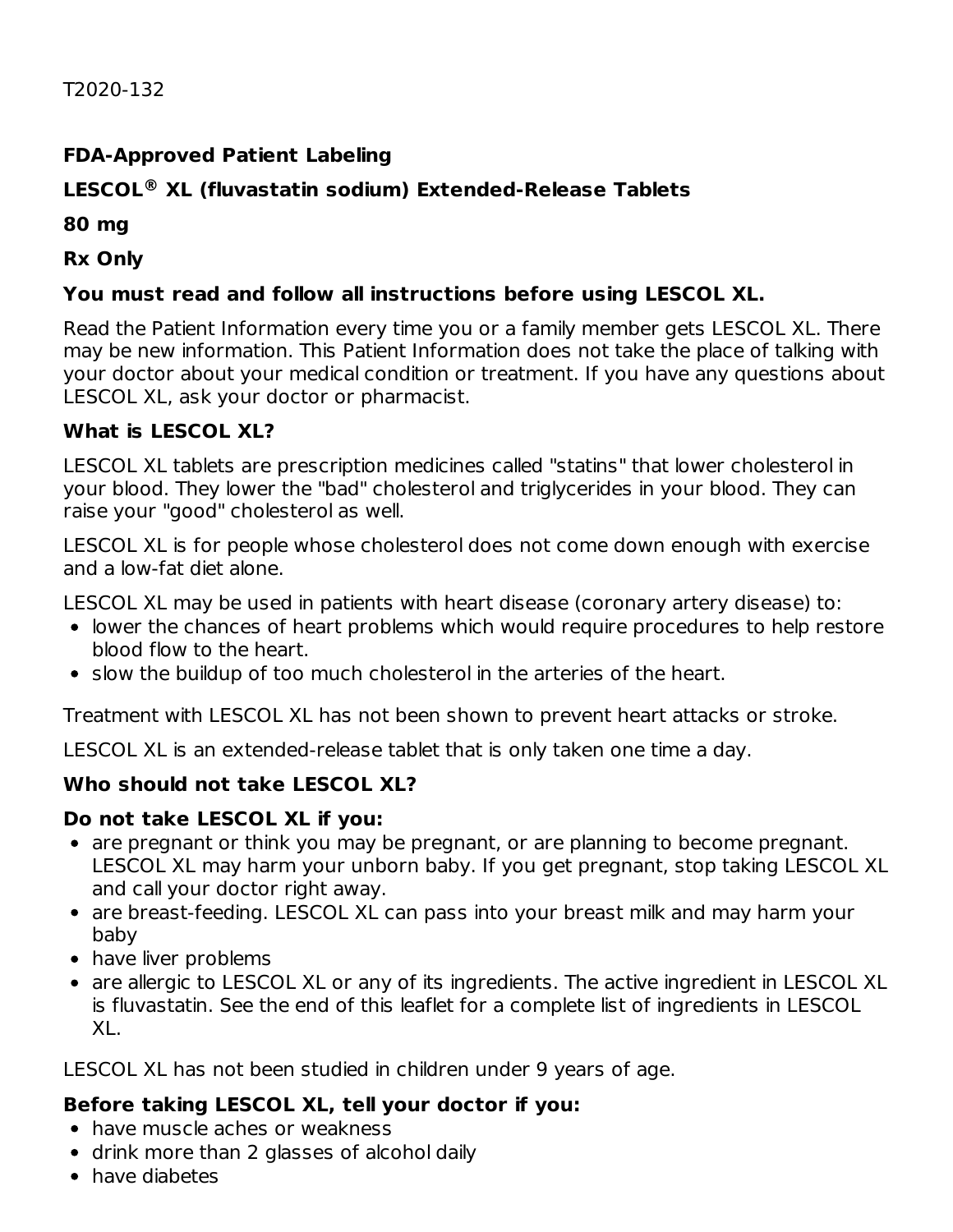- have a thyroid problem
- have kidney problems

Some medicines should not be taken with LESCOL XL. Tell your doctor about all the medicines you take, including prescription and non-prescription medicines, vitamins and herbal supplements. LESCOL XL and certain other medicines can interact causing serious side effects. Especially tell your doctor if you take medicines for:

- your immune system
- cholesterol
- infections
- heart failure
- seizures
- diabetes
- heartburn or stomach ulcers

Know all the medicines you take. Keep a list of all the medicines you take with you to show your doctor and pharmacist.

#### **How should I take LESCOL XL?**

- Your doctor will prescribe the medicine that is right for you. Take LESCOL XL exactly as prescribed. Do not change your dose or stop LESCOL XL without talking to your doctor. Your doctor may do blood tests to check your cholesterol levels during treatment with LESCOL XL. Your dose of fluvastatin may be changed based on these blood test results.
- LESCOL XL tablets may be taken at any time of the day. LESCOL XL can be taken with or without food.
- LESCOL XL tablets must be swallowed whole with a liquid. Do not break, crush or chew LESCOL XL tablets. Tell your doctor if you cannot swallow tablets whole. You may need fluvastatin capsules or a different medicine instead of LESCOL XL tablets.
- Your doctor should start you on a low-fat and low-cholesterol diet before giving you LESCOL XL. Stay on this low-fat and low-cholesterol diet while taking LESCOL XL.
- If you miss a dose of LESCOL XL, take it as soon as you remember. Do not take LESCOL XL if it has been more than 12 hours since your last dose. Wait and take the next dose at your regular time. Do not take 2 doses of LESCOL XL at the same time.
- If you take too much LESCOL XL or overdose, call your doctor or Poison Control Center right away. Or, go to the nearest emergency room.

#### **What should I avoid while taking LESCOL XL?**

- Talk to your doctor before you start any new medicines. This includes prescription and nonprescription medicines, vitamins and herbal supplements. LESCOL XL and certain other medicines can interact causing serious side effects.
- Do not get pregnant. If you get pregnant, stop taking LESCOL XL right away and call your doctor.

#### **What are the possible side effects of LESCOL XL?**

When taking LESCOL XL, some patients may develop serious side effects, including:

**muscle problems.** Call your health care professional right away if you experience unexplained muscle pain, tenderness, or weakness especially with fever. This may be an early sign of a rare muscle problem that could lead to serious kidney problems.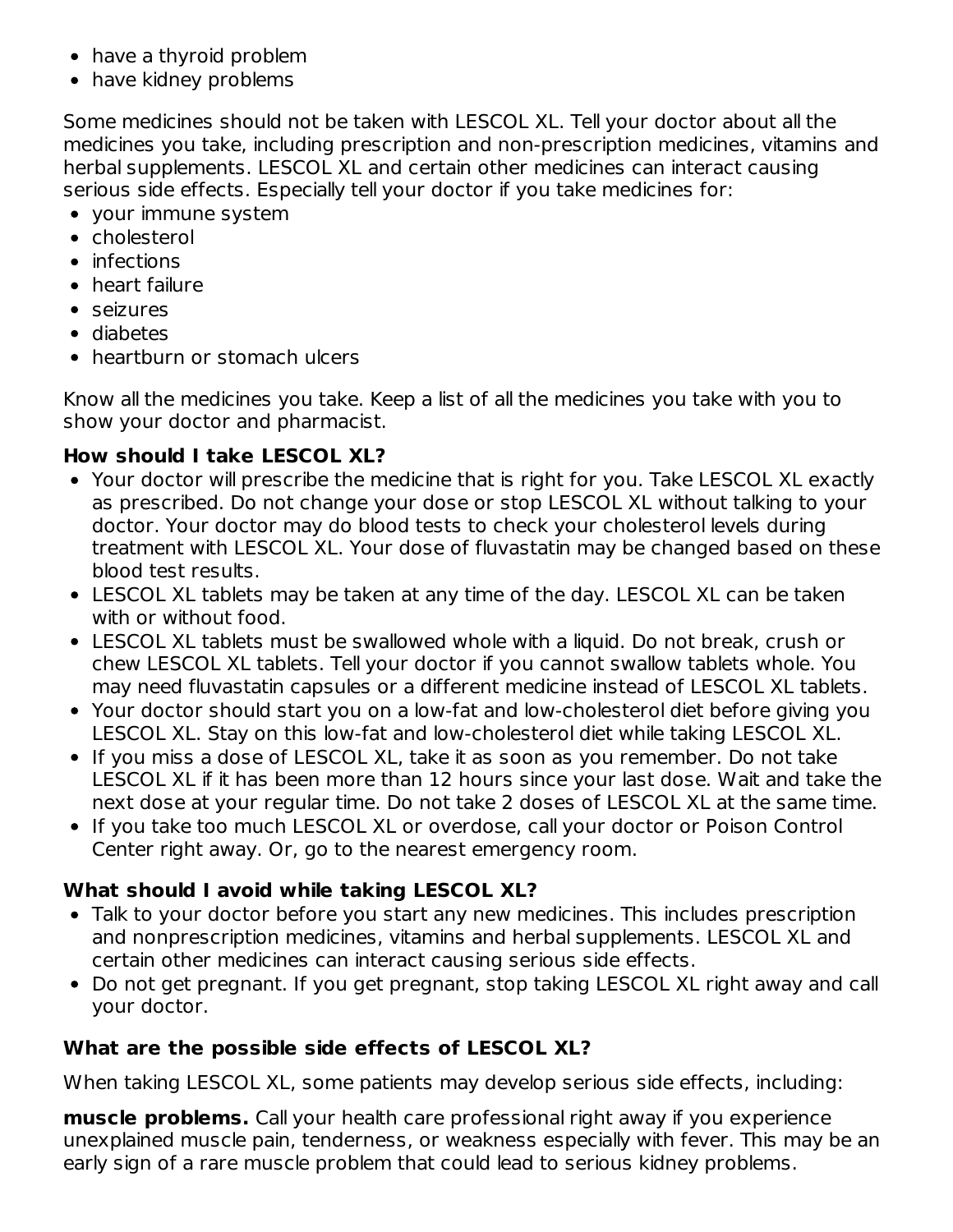The risk of muscle problems is greater in people who are 65 years of age or older, or who already have thyroid or kidney problems. The chance of muscle problems may be increased if you are taking certain other medicines with LESCOL XL.

If you have muscle problems that do not go away even after your health care professional has advised you to stop taking LESCOL XL, notify your health care professional. Your health care professional may do further tests to diagnose the cause of your muscle problems.

**liver problems.** Your doctor should do blood tests to check your liver before you start taking LESCOL XL, and if you have symptoms of liver problems while you take LESCOL XL. Call your doctor right away if you have the following symptoms of liver problems:

- feel tired or weak
- loss of appetite
- upper belly pain
- dark amber colored urine
- vellowing of your skin or the whites of your eyes

The most common side effects of LESCOL XL are headache, upset stomach and stomach pain, diarrhea, flu-like symptoms, muscle pain, sinus infection, tiredness, or trouble sleeping. These side effects are usually mild and may go away. The following additional side effects have been reported with LESCOL XL: memory loss, and confusion.

Talk to your doctor or pharmacist if you have side effects that bother you or that will not go away.

These are not all the side effects of LESCOL XL. Ask your doctor or pharmacist for a complete list.

#### **How should I store LESCOL XL?**

- Store LESCOL XL at room temperature, 59°F to 86°F (15°C to 30°C). Protect from light.
- Do not keep medicine that is out of date or that you no longer need.
- Keep LESCOL XL out of the reach of children. Be sure that if you throw medicines away, it is out of the reach of children.

#### **General information about LESCOL XL**

Medicines are sometimes prescribed for conditions that are not mentioned in patient information leaflets. Do not use LESCOL XL for a condition for which it was not prescribed. Do not give LESCOL XL to other people, even if they have the same problem you have; it may harm them.

For more information, you can also visit the Novartis Internet site at www.LESCOLXL.com or call the Novartis help line at 1-888-669-6682.

#### **What are the ingredients in LESCOL XL?**

**Active Ingredient:** fluvastatin sodium

#### **Inactive Ingredients:**

**LESCOL XL Tablets:** hydroxypropyl cellulose, hydroxypropyl methylcellulose, magnesium stearate, microcrystalline cellulose, polyethylene glycol 8000, potassium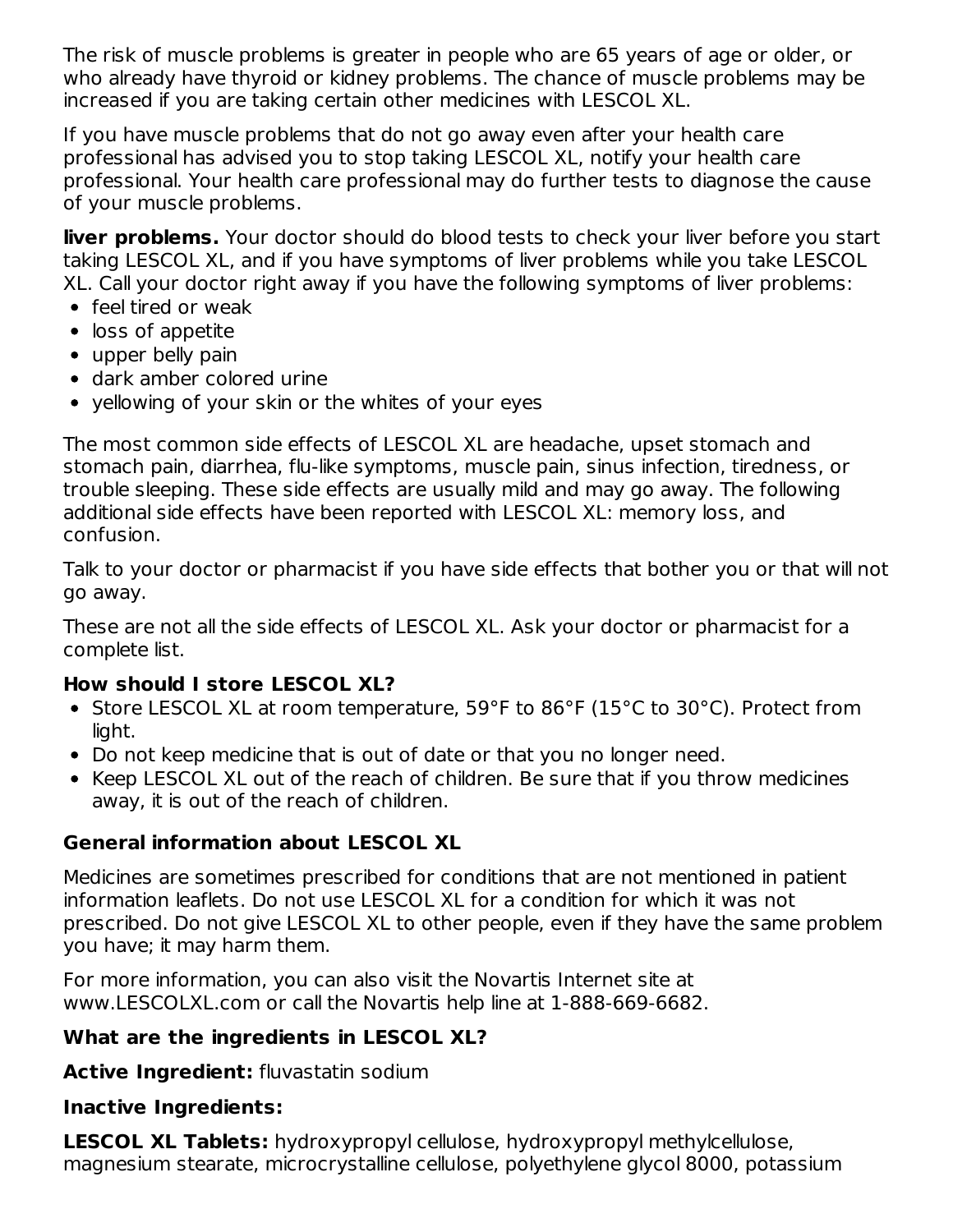bicarbonate, povidone, titanium dioxide, and yellow iron oxide.

This Patient Information has been approved by the U.S. Food and Drug Administration. September 2020

Distributed by:

Novartis Pharmaceuticals Corporation

East Hanover, New Jersey 07936

© Novartis

T2020-133

#### **PRINCIPAL DISPLAY PANEL**

NOVARTIS

NDC 0078-0354-15

Lescol® XL (fluvastatin sodium)

Extended-Release Tablets

equivalent to 80 mg per tablet fluvastatin

30 tablets

Rx only



# **LESCOL XL** fluvastatin sodium tablet, extended release **Product Information Product Type** HUMAN PRESCRIPTION DRUG **Item Code (Source)** NDC:0078-0354